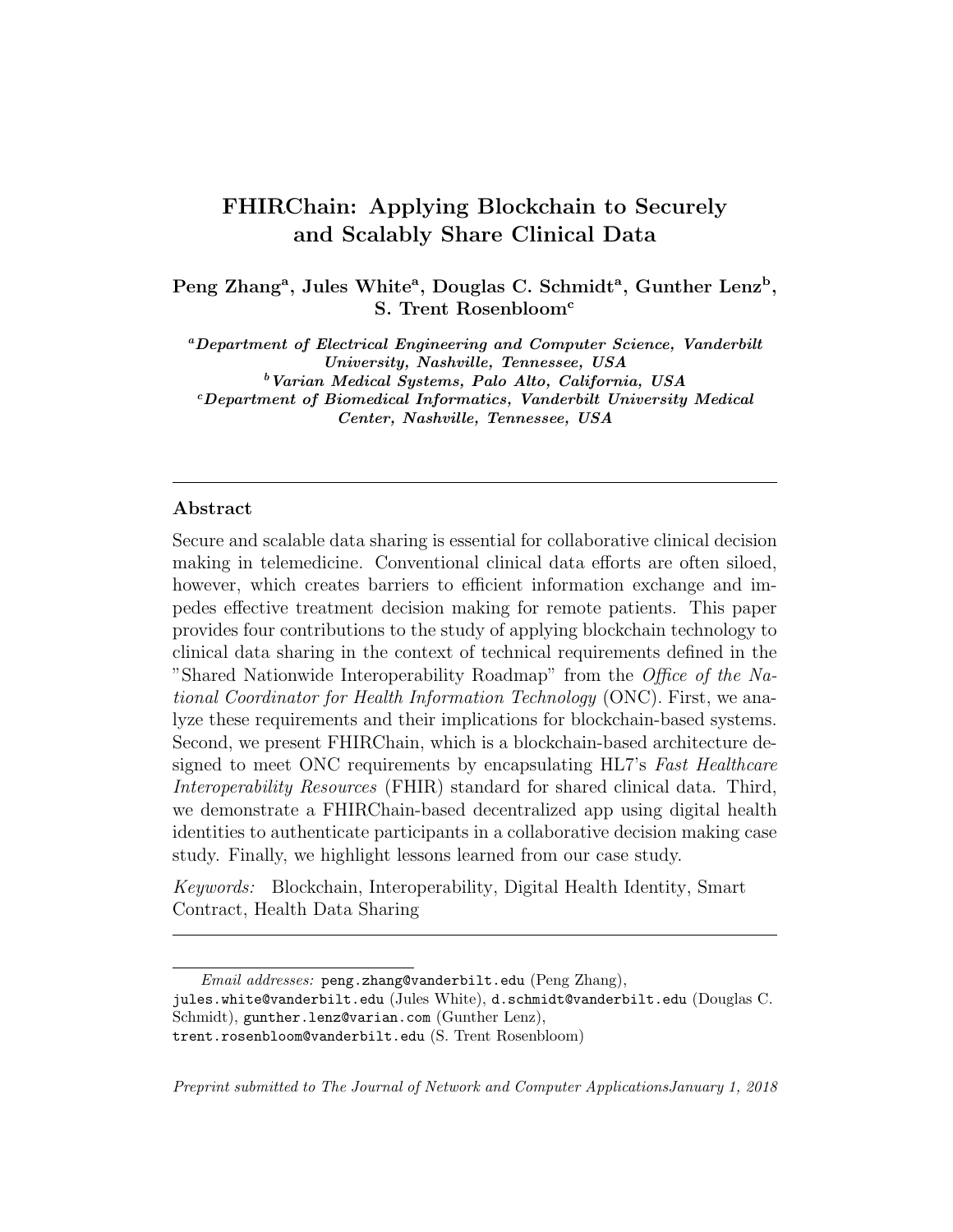### 1. Introduction

The importance of data sharing in collaborative decision making. Secure and scalable data sharing is essential to provide effective collaborative treatment and care decisions for patients, especially in telemedicine [1] where patients are remotely diagnosed and treated. Data sharing helps improve diagnostic accuracy [2] by gathering confirmations or recommendations from a group of medical experts, as well as preventing inadequacies [3] and errors in treatment plan and medication [4, 5]. Likewise, aggregated intelligence and insights [6, 7, 8] helps clinicians understand patient needs and in turn apply more effective remote treatments.

For example, groups of physicians with different specialties in cancer care form tumor boards that meet regularly to discuss cancer cases, share knowledge, and determine effective cancer treatment and care plans for patients [9]. Regional virtual tumor boards are also being implemented via telemedicine [10, 11] for institutions that lack inter-specialty cancer care due to limited oncology expertise and resources [12].

Data sharing barriers to collaborative decision making. In practice, many barriers exist in the technical infrastructure of telemedicine and other health IT systems that impede the secure and scalable data sharing across institutions, limiting support for collaborative clinical decision making. Examples of such barriers include the following:

- Security and privacy concerns. Despite the need for data sharing, concerns remain regarding protection of patient identity and confidentiality in telemedicine [13]. Virtual medical treatment may increase the risk of health data breaches through electronic storage and transmission without a highly secure infrastructures in place breaches, which can result in severe financial and legal consequences [14]. Likewise, without requiring face-to-face interactions between providers and patients, medical identity theft may occur more frequently [13].
- Lack of trust relationships between entities. Trust relationships between care providers and/or institutions [15] are an important precondition to digital communications [16] and data sharing in the absence of a custodian over shared data. Telemedicine clinics are typically networked with larger hospitals [17], but may not establish communications with private or smaller practices.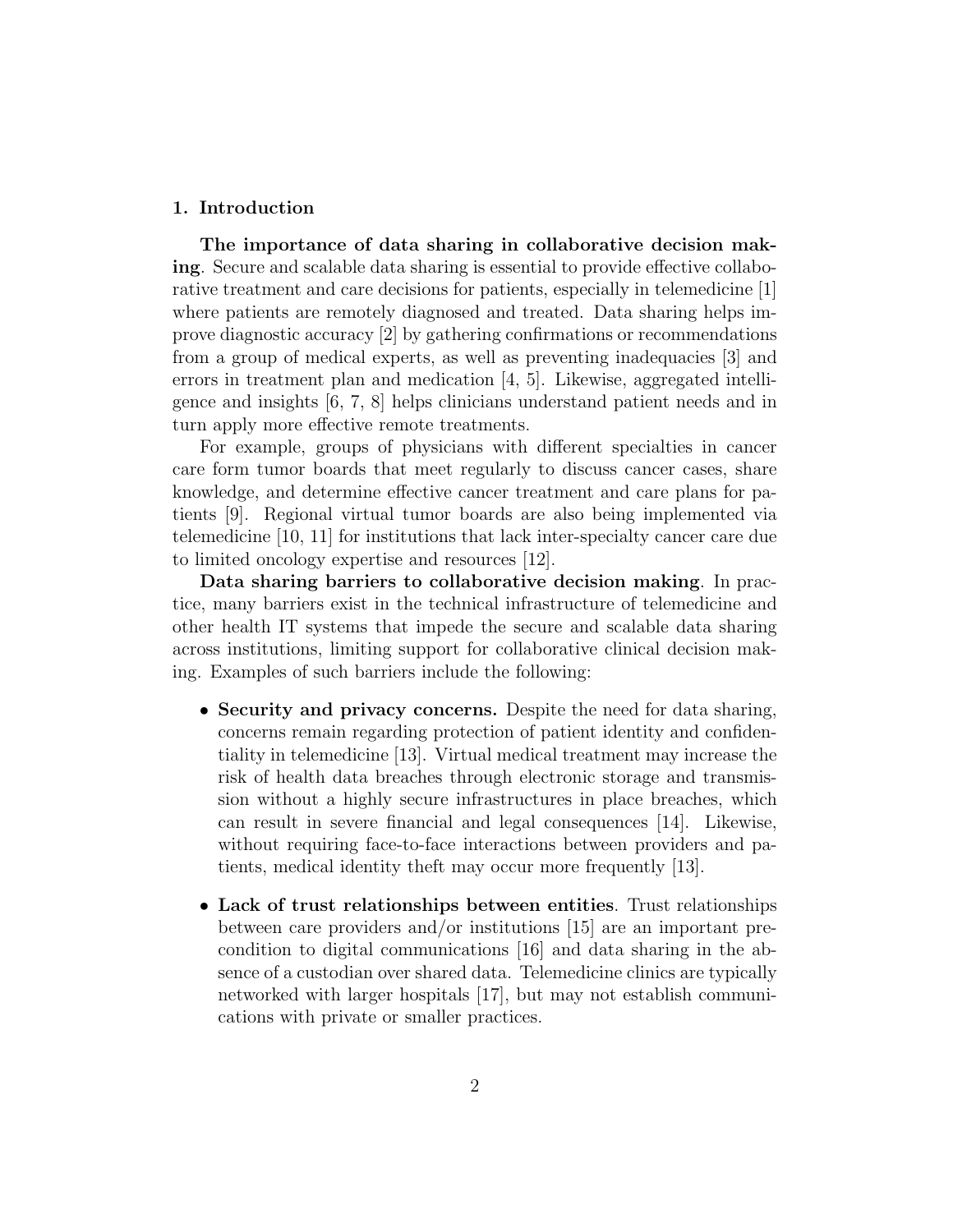- Scalability concerns. Large-scale datasets may be hard to share electronically due to limitations in bandwidth, restrictive firewall settings, etc, such as in rural areas [18]. Lack of scalability can also impact overall system response time and transaction speed [19].
- Lack of interoperable data standards to ensure data understandability. Without the adoption of interoperable data standards (such as HL7's Fast Healthcare Interoperability Resources (FHIR)[20] standard for shared clinical data), clinical data can vary in formats and structures that are hard to interpret and integrate into other systems [21].

What is needed, therefore, is a standards-based architecture that can integrate with existing telemedicine systems to enable secure and scalable clinical data sharing for improving collaborative decision support.

Research focus and contributions  $\rightarrow$  Evaluating blockchain-based secure and scalable sharing of clinical data to support collaborative clinical decision making. In recent years, blockchain technologies have been increasingly touted [22, 23, 24] as a technical infrastructure to support clinical data sharing that promotes care coordination. A key property of blockchains is their support for "trustless disintermediation," which enables multiple parties who do not fully trust each other to exchange digital assets (such as the Bitcoin cryptocurrency [25]), while still protecting their real identities from each other. This paper focuses on a key research question related to addressing the barriers described above: is it feasible to use blockchain technologies to securely and scalably share healthcare data for improving collaborative clinical decision support?

This paper provides the following contributions to assessing the feasibility of blockchain technologies in clinical data sharing to improve collaborative decision support:

• We describe key technical requirements defined by the *Office of the* National Coordinator for Health Information Technology (ONC), who defined a "Shared Nationwide Interoperability Roadmap" [26] for creating an interoperable health IT system. These technical requirements include verifiable identity and authentication of all participants, ubiquitous and secure data store and exchange, permission to access data source, consistent data formats, and maintaining system modularity.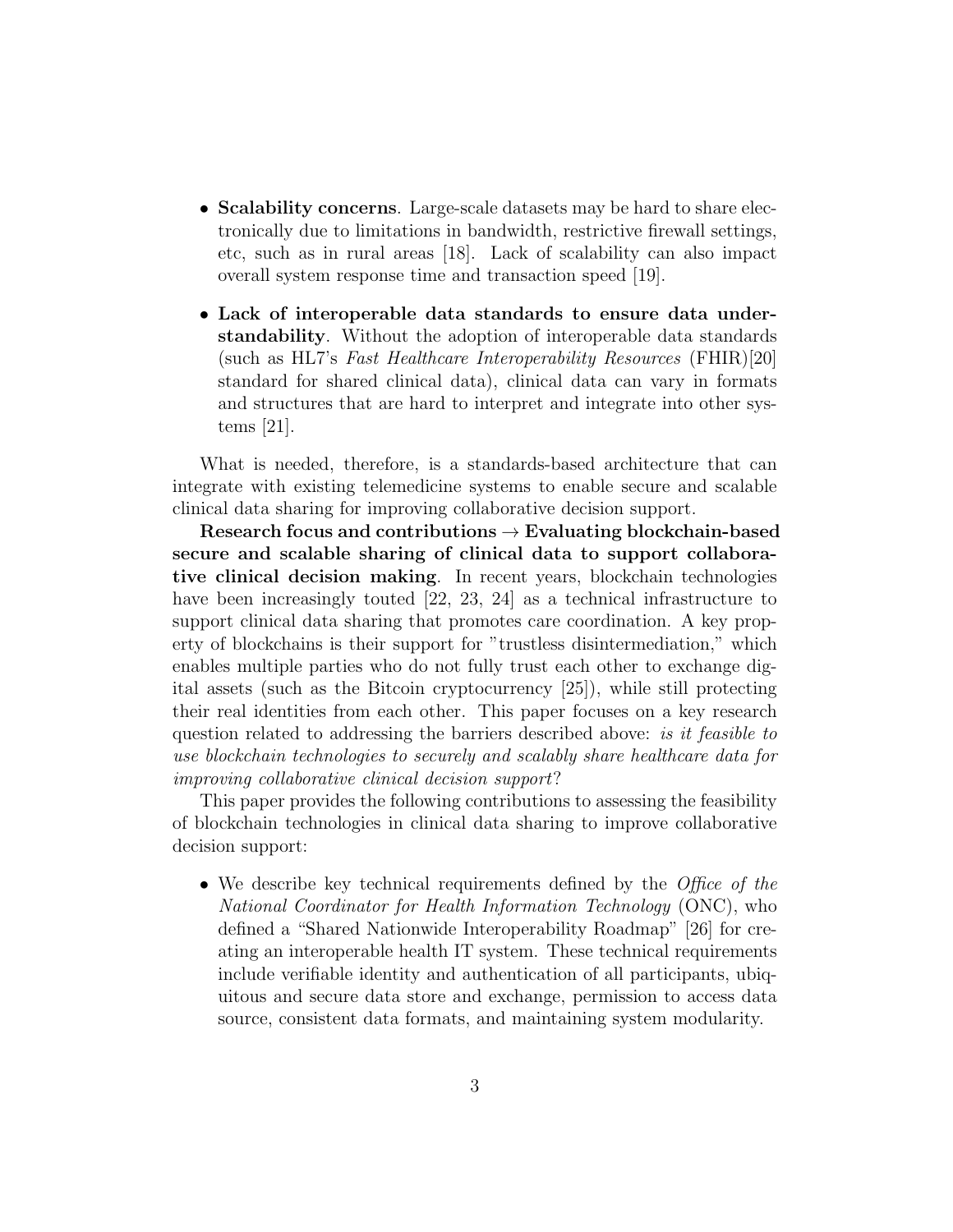- We present the design and implementation of a blockchain-based architecture called FHIRChain that meets the ONC technical requirements for sharing clinical data between distributed providers. FHIRChain uses HL7's FHIR data elements (which have uniquely identifying tags) in conjunction with a token-based design to exchange data resources in a decentralized and verifiable manner without actually moving the data.
- We demonstrate a FHIRChain-based *decentralized app* (DApp) that uses digital health identities to easily authenticate participants and manage data access authorizations in a case study of clinical data sharing. This DApp enables users to share specific and structured pieces of information (rather than an entire document), thereby increasing the readability of data and flexibility of sharing.
- We highlight key lessons learned from our case study and evaluate how our FHIRChain-based DApp can be further extended to support other technical requirements for improving advanced healthcare interoperability issues, such as coordinating various stakeholders (e.g., insurance companies) across the industry and providing patients with easier (and more secure) access to their own medical records.
- We also explore the data exchange issues that blockchains do not yet solve, such as semantic interoperability and healthcare malpractice and unethical use of data, which remain as future research problems in this space.

Paper Organization. The remainder of this paper is organized as follows: Section 2 provides an overview of blockchain technologies and the Ethereum platform, which is an open-source blockchain implementation that supports programmability via "smart contracts;" Section 3 analyzes ONC's key technical requirements for sharing clinical data and their implications for blockchain-based designs; Section 4 describes our blockchain-based architecture, called FHIRChain, designed to meet ONC requirements, and motivates why specific architectural decisions were made; Section 5 highlights the results of our case study that applied a FHIRChain-based DApp to provide collaborative clinical decision support; Section 6 compares our work with related blockchain research in the healthcare domain; and Section 7 presents concluding remarks and summarizes our lessons learned and future work on extending the FHIRChain architecture.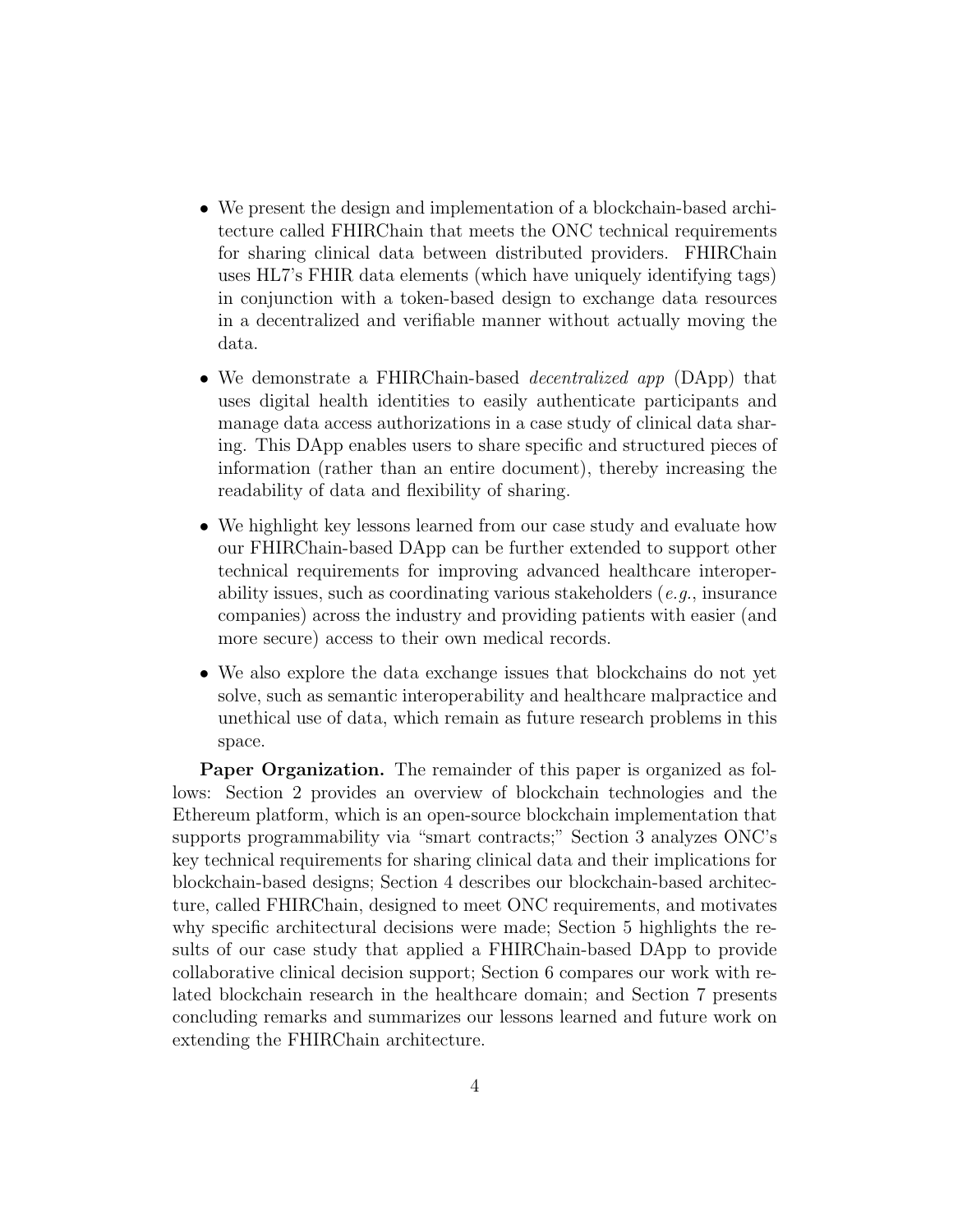# 2. Overview of Blockchain

The most popular blockchain (*i.e.*, the Bitcoin blockchain [25]) is a public distributed ledger designed to support financial transactions, such as Bitcoin and other cryptocurrencies. A public blockchain operates in a peer-topeer fashion with all transactions distributed to each network node (called a "miner") for verification and admittance to the blockchain. These miners validate available transactions and group them into blocks, as shown in Figure 1. Miners then compete in solving a computationally expensive cryptographic puzzle to append their block to the blockchain sequence.



Figure 1: The Blockchain Structure: a Continuously Growing and Immutable List of Ordered and Validated Transactions

The Bitcoin blockchain uses the proof-of-work process described above to achieve consensus by

- incentivizing miners to contribute powerful hardware and electricity to the network with small amounts of cryptocurrency as rewards and
- discouraging rogue actors against malicious control of the system.

After a block is added to the blockchain, its transaction history is secured from tampering via cryptography.

While the Bitcoin blockchain is widely deployed, other blockchain technologies have emerged recently. In particular, the Ethereum blockchain [27] provides a more generalized framework via "smart contracts" [28] that allow programs to run on the blockchain and store/retrieve information. Smart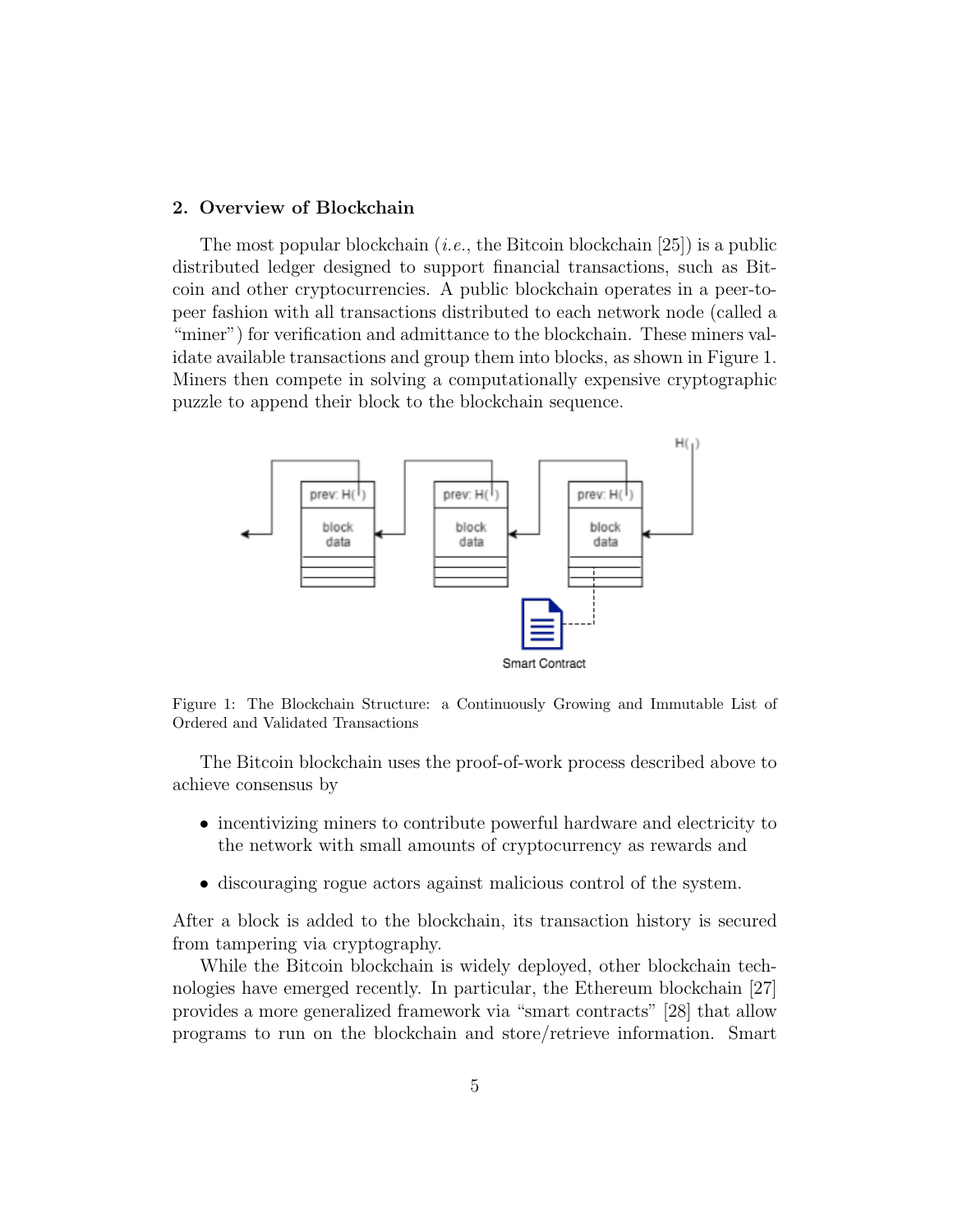contracts, shown in Figure 1, enable code to execute autonomously when certain conditions are met. They can also store information as internal state variables and define custom functions to manipulate or update this state. Operations in smart contracts are published as transactions and thus occur in a globally sequential order. These operations are deterministic and verifiable by miners in the Ethereum blockchain to ensure their validity.

The mechanisms described above make a blockchain decentralized and immutable, thereby removing the need for a trusted central authority. These properties make blockchain technologies attractive to health IT researchers and practitioners as a promising solution to improve clinical communications, while protecting the privacy of healthcare participants. The remainder of this paper examines the question of whether blockchains can be leveraged to securely and scalably share clinical data that enables collaborative decision support.

# 3. Technical Requirements for Blockchain-Based Clinical Data Sharing

The ONC's "Shared Nationwide Interoperability Roadmap" defines technical requirements and guiding principles for creating interoperable health IT systems [26]. After analyzing these requirements, we posit it is feasible to craft a blockchain architecture that meets its key technical requirements. Significant challenges must be overcome, however, when attempting to utilize blockchains to share clinical data for providing collaborative decision support.

This section first analyzes five key technical requirements that are fundamental to clinical data sharing systems and then discusses the implications of these requirements on blockchain-based architectures. Sections 4 and 5 then describe how we developed and applicated our blockchain-based architecture, called FHIRChain, to create a decentralized app that meets the ONC requirements in the context of collaborative clinical decision making.

3.1. Requirement 1: Verifying Identity and Authenticating All Participants ONC requirement summary. The ONC requirements state that an identity ecosystem should be employed to minimize identity theft and provide redress in case of medical identity fraud, while complying with individual privacy regulations. Providers, hospitals, and their health IT systems should be easily identity-proofed and authenticated when exchanging electronic health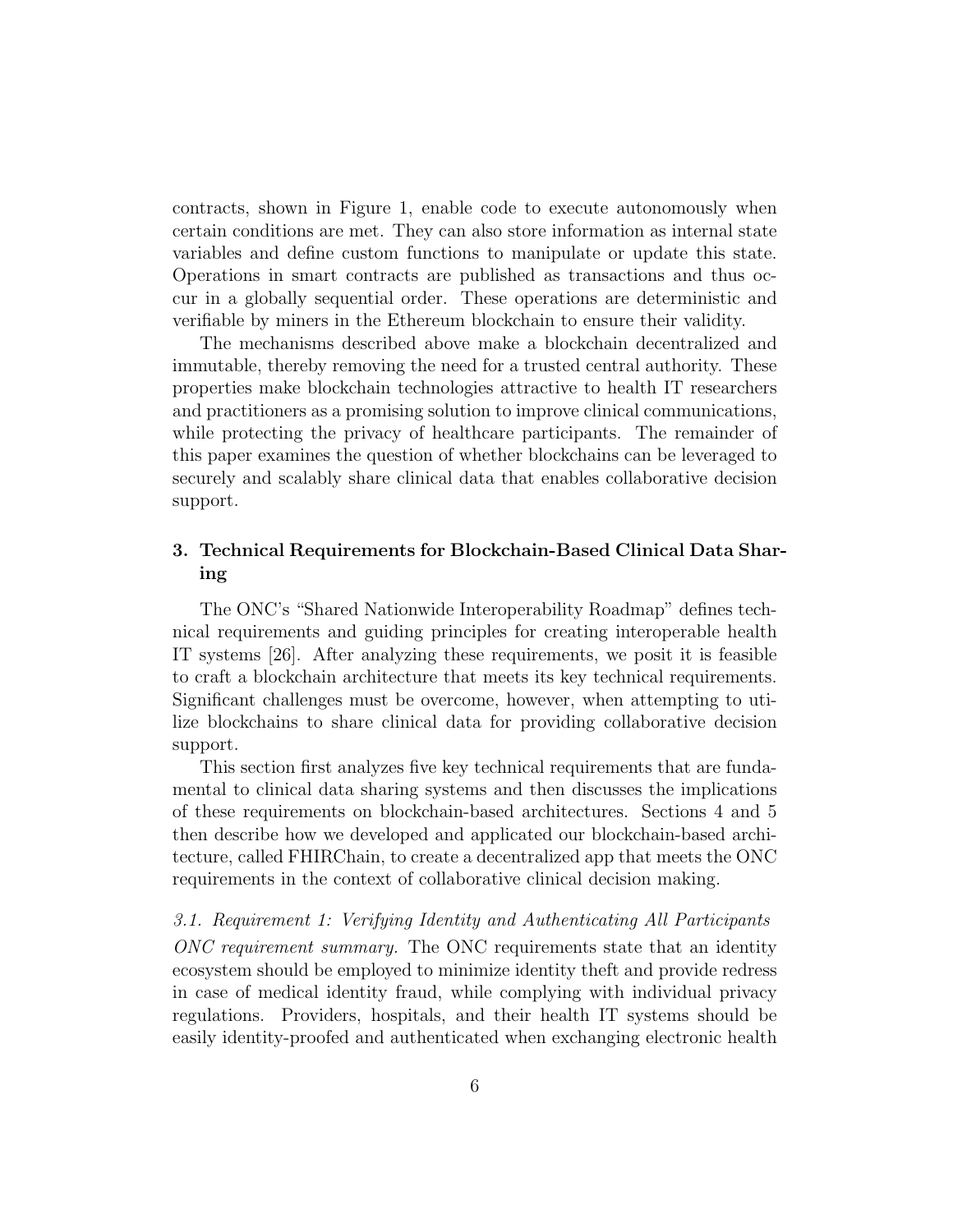information. Healthcare systems today, however, lack consistently applied methods and criteria for both identity proofing and authentication across organizations, e.g., different network service providers have different policies or requirements and may not acknowledge the methods applied by other network service providers.

One of the most popular—and least complex—approaches to exchange data is through direct secure messaging [26]. The Direct Project (Direct) was launched to create a standard way for participants to send authenticated, encrypted health information directly to known, trusted recipients over the Internet [29]. Providers who use an EHR system without Direct integration, however, cannot benefit from the direct messaging capability.

Implications for blockchain-based system design. For a blockchain-based system storing identification information (such as personal email) directly onchain is problematic [30]. In particular, a property of conventional public blockchains (such as the Bitcoin blockchain) is information openness, i.e., all data and associated modification records are publicly and immutably recorded [25]. To meet this requirement, therefore, a blockchain-based system should support identifiability and authentication of users while encapsulating sensitive user information. Section 4.2.1 shows how we address the identifiability and authorization requirement in FHIRChain via digital health identities based on public key cryptography [31].

# 3.2. Requirement 2: Storing and Exchanging Data Securely

ONC requirement summary. The ONC requirements state that information should be shared in a secure and private manner and not altered in an unauthorized or unintended way, while still making the information available when needed by those authorized to access it. Data encryption is recommended as a means to send data over networks  $(i.e., data in motion)$  and when it is stored  $(i.e., data at rest)$ . The procedures by which encryption keys are generated, distributed, stored, rotated, and revoked must be secure and tightly controlled.

Implications for blockchain-based system design. There has been recent interest [32, 33] in using blockchain as decentralized storage for encrypted health data. As discussed in Section 2, however, the open and transparent nature of blockchain raises privacy concerns when attempting to integrate blockchain into the health IT domain. Although sensitive data can be encrypted, flaws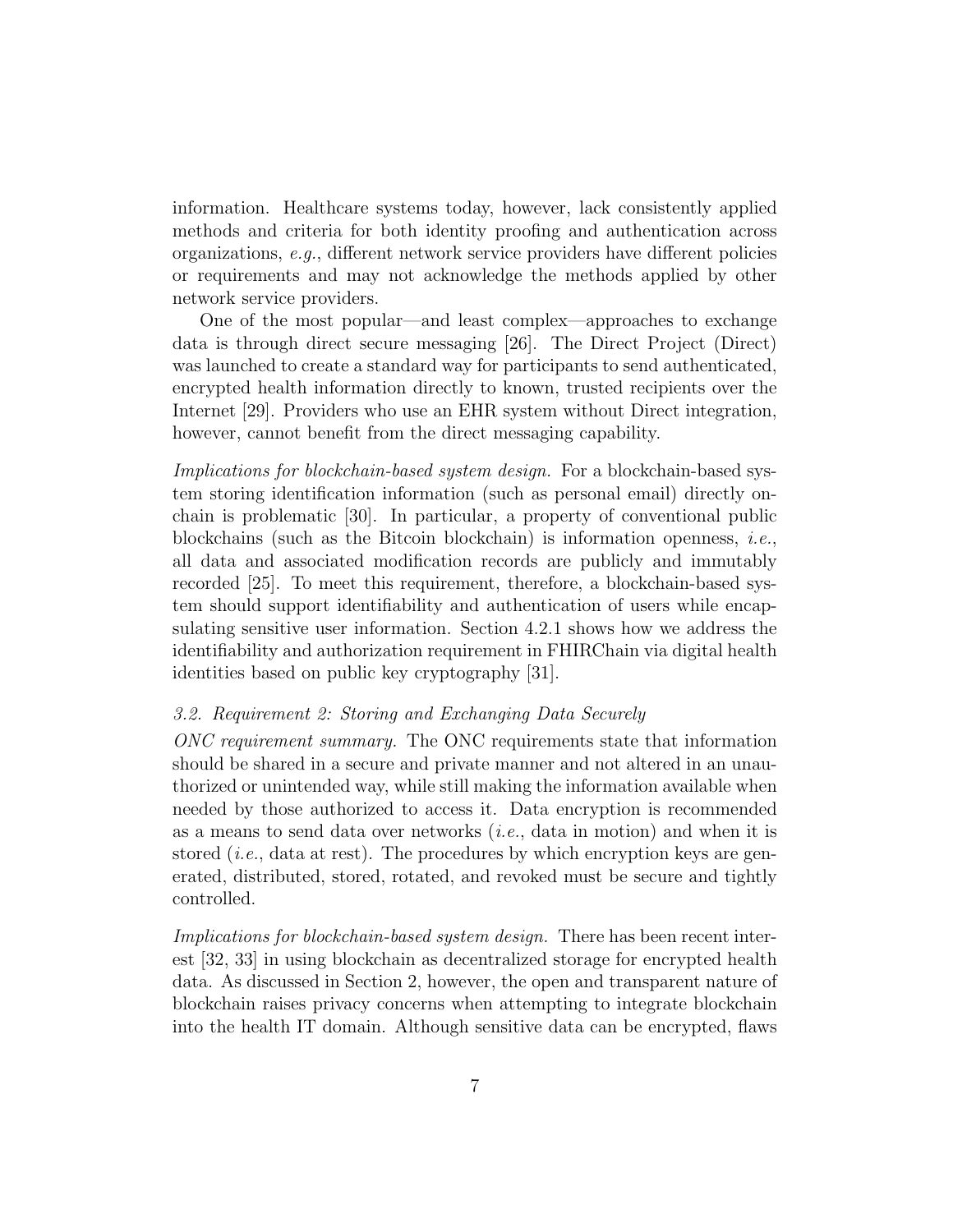in encryption algorithms or software implementations may expose the data contents in the future. To ensure long-term data security, therefore, a data storage design should be "simple" to minimize software bugs  $[34]$ , e.g., by not storing sensitive data (encrypted or not) on-chain, while still allow the data to flow from one user to another [35].

Another implication of storing data on the blockchain is system scalability. Each blockchain transaction (such as storing data in a smart contract and modifying the data) is associated with a small fee paid to the miner for validating and then logging the transaction to the blockchain, as described in Section 2. If the entire clinical data ecosystem is stored on the blockchain, however, then each time new data is available or existing data is modified, the data residing on the blockchain must be updated via a smart contract data operation, leading to significant long-term operation costs. Section 4.2.2 shows how we address this requirement in FHIRChain with a hybrid onchain/off-chain store and exchange via data reference pointers.

#### 3.3. Requirement 3: Ensuring Permissioned Access to Data Sources

ONC requirement summary. The ONC advocates computable privacy that represents and communicates the permission to share and use identifiable health information. New technological advances should enable individuals to document their permissions electronically, which are then honored appropriately in circumstances where they are required. Modern web-based apps manage access via OAuth [36]. OAuth is an open standard for access delegation that enables Internet users to grant websites or applications access to their information on other websites without disclosing their passwords.

Implications for blockchain-based system design. Unfortunately, since smart contract operations only occur in the blockchain space to ensure deterministic outcomes, services (such as OAuth) that exist off the blockchain cannot be used. Determining if alternative approaches exist to provide data access permission given this constraint is key to assessing the feasibility of blockchain-based designs in healthcare. Section 4.2.3 shows how we address this requirement in FHIRChain via a token-based permission model.

### 3.4. Requirement 4: Applying Consistent Data Formats

ONC requirement summary. The ONC requirements state that to satisfy interoperability needs, health IT systems should be implemented with an intentional movement and bias toward a standard identified by ONCs most recently finalized Interoperability Standards Advisory [37]. The data exchanged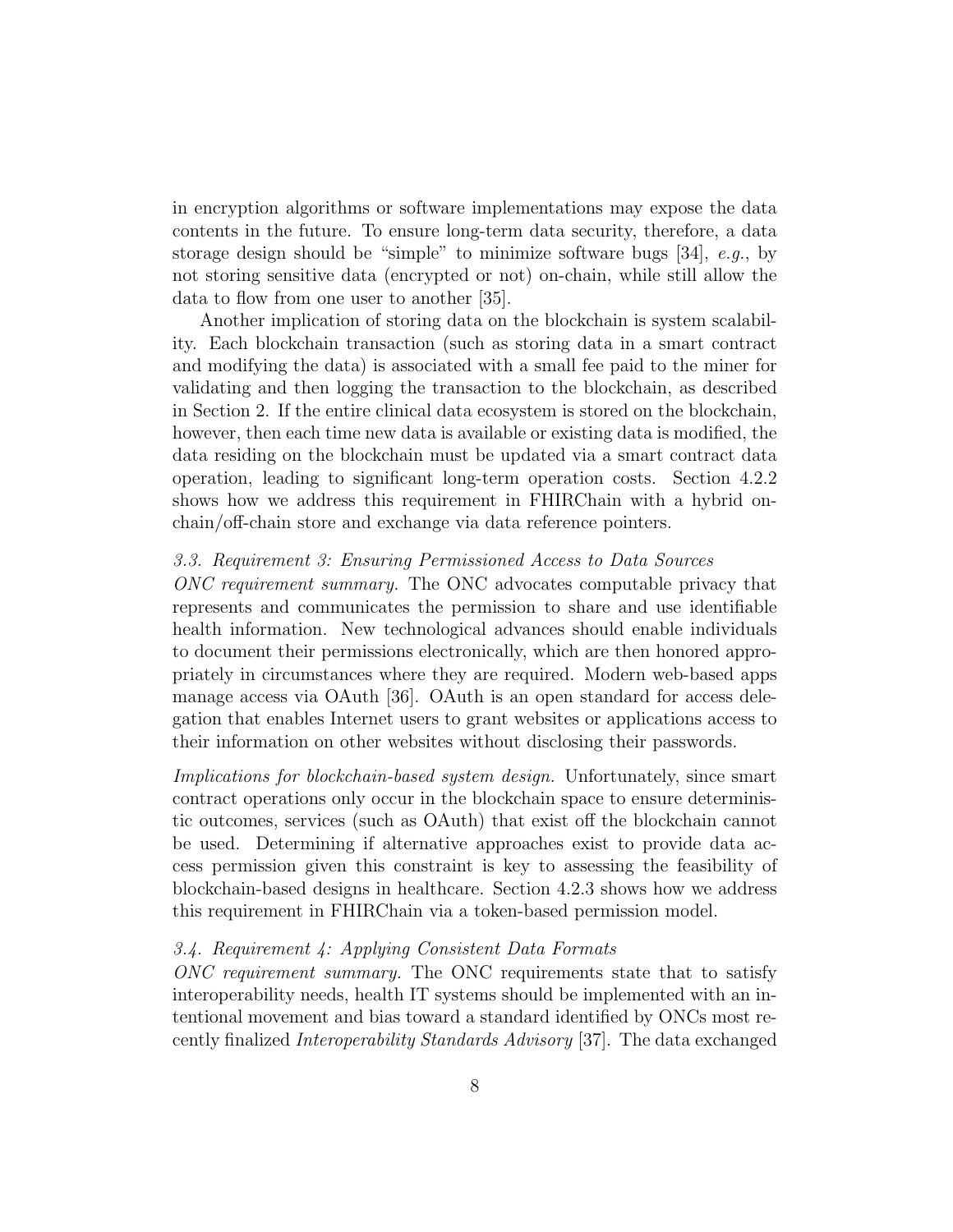should be structured, standardized, and discrete (granular [38]) information. Likewise, standards should use metadata where possible to allow human users to communicate this context along with pieces of structured data.

Implications for blockchain-based system design. To provide collaborative clinical decision support, health IT systems must present shared data to clinicians in a structured and readable format [39]. This requirement implies that these IT systems should enforce existing, commonly accepted clinical data standard(s) instead of introducing new data exchange formats. Section 4.2.4 shows how we address this requirement in FHIRChain by enforcing FHIR standards.

### 3.5. Requirement 5: Maintaining Modularity

ONC requirement summary. The ONC requirements state that since medicine and technology will inevitably change over time, scalable health IT systems should also preserve the abilities to evolve by maintaining modularity. When divided into independent and connected components, modular systems become more resilient to change. In particular, modularity enhances flexibility, which in turn enables innovation and adoption of new, more efficient approaches over time without overhauling entire systems.

Implications for blockchain-based system design. Modularity requires a careful system design to avoid information locking due to the immutability of smart contracts. Every change to a smart contract code creates a new contract instance on the blockchain, nullifying previous versions and their data. To minimize dependencies and the need to upgrade, therefore, smart contracts should be loosely coupled with other components in the system. Section 4.2.5 shows how we address this requirement in FHIRChain by applying the model-view-controller (MVC) pattern [40].

# 4. FHIRChain: a Blockchain-Based Architecture for Clinical Data Sharing

This section first presents an overview of FHIRChain, which is a blockchainbased architecture we developed to meet the ONC requirements for secure and scalable sharing of clinical data described in Section 3. We then explain why specific architectural decisions were made to address each requirement.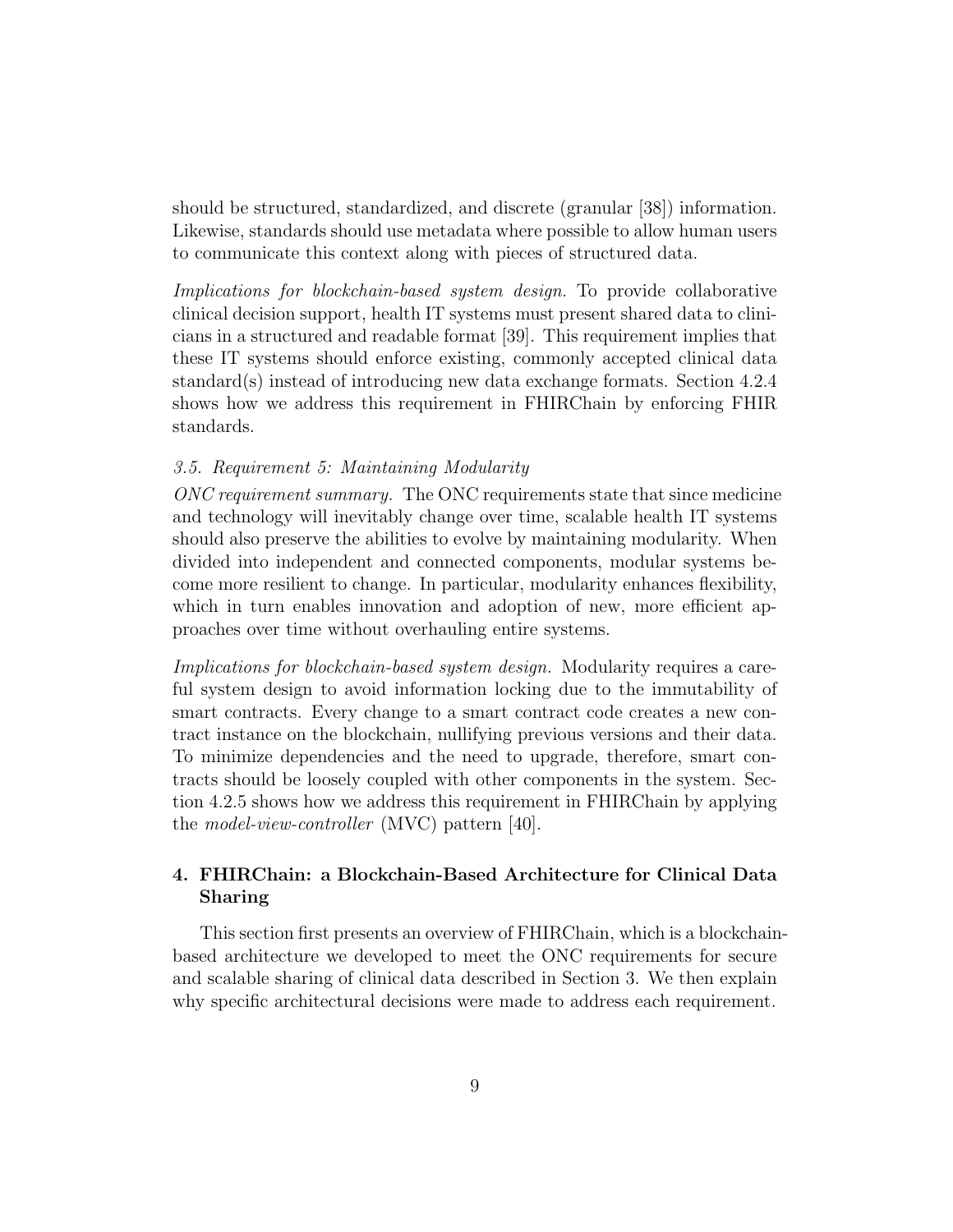### 4.1. FHIRChain Overview

Figure 2 shows the FHIRChain architecture we devised to address key ONC requirements. This architecture provides a general data sharing solution applicable to a wide range of health IT systems and also serves as the basis for our decentralized app (DApp) in Section 5, which customizes FHIR-Chain to support collaborative clinical decision making using a case study of a telemedicine tumor board. The dashed ellipse in Figure 2 represents



Figure 2: Architectural Components in FHIRChain

a blockchain component that mediates data sharing between collaborating medical professionals (represented by providers with green check marks). Clinical data to share are represented by heterogeneous database symbols and are normalized via FHIR standards to create a common format that enhances the readability of shared data. Secure database connectors (represented as small circles) connect siloed data sources to the blockchain by exposing their reference pointers in smart contracts (represented by linked documents) on the blockchain.

Smart contracts are also used to store an immutable timestamped transaction log (represented as a keyed file symbol zoomed in from the blockchain) of all interactions related to data source sharing and accessing via reference pointers. These logs include specific sharing information regarding what access has been granted to which user by whom and who has accessed which resource. To ensure the validity of shared data, FHIRChain can be configured to only approve participation from certified clinicians and healthcare organizations.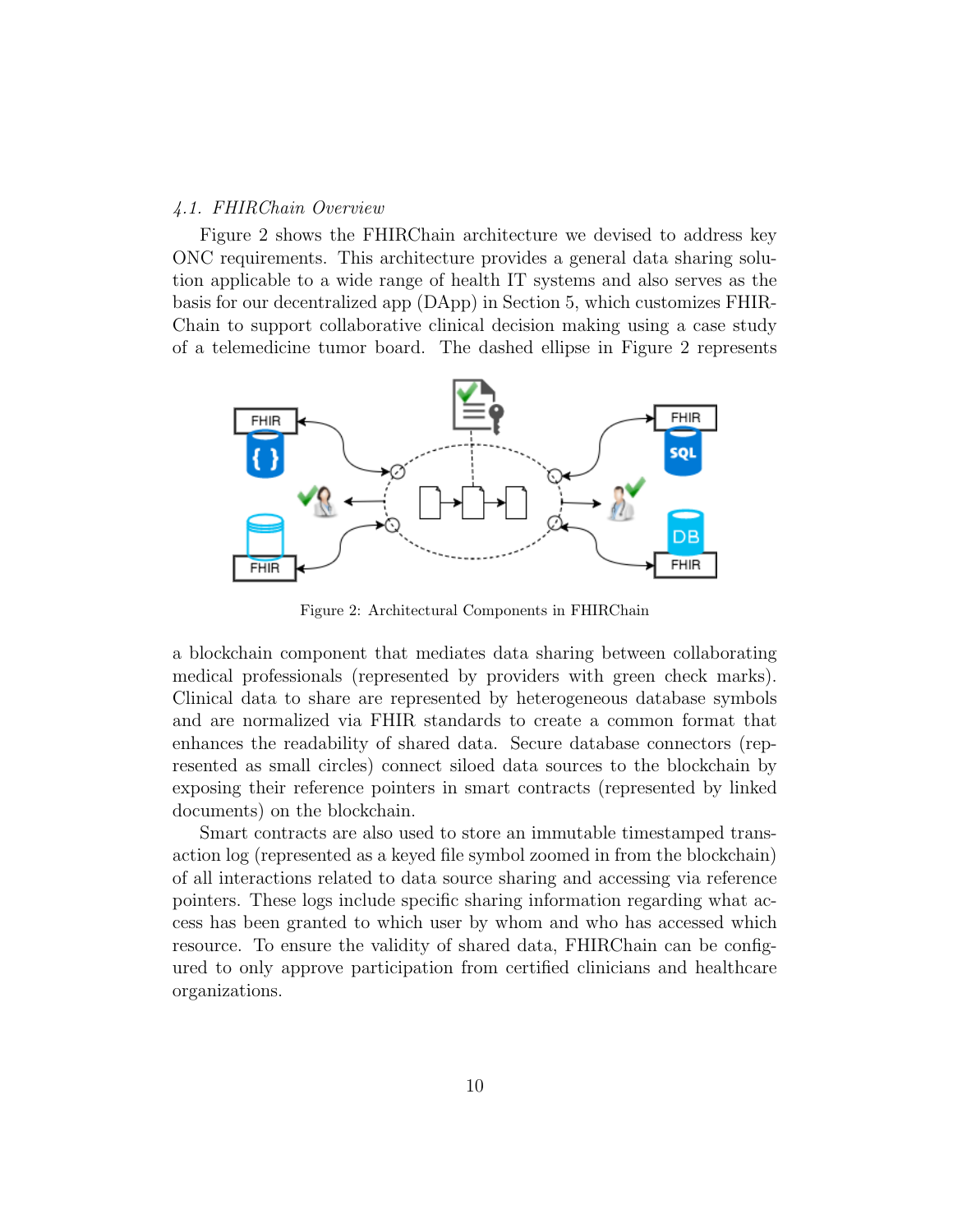# 4.2. FHIRChain Architectural Decisions that Address Key ONC Technical Requirements

Below we explain why we made specific architectural decisions to address each ONC requirement presented in Section 3.

# 4.2.1. Addressing Requirement 1: Verifying Identity and Authenticating All Participants

Context. Blockchains like Ethereum and Bitcoin provide pseudo-anonymous personal accounts  $(i.e., public addresses composed of random hash values)$ for users to transact cryptocurrencies. These native identities, however, do not address healthcare needs for identifiability or authentication.

Problem. By design, public blockchains are globally accessible to anyone with Internet access and allow each participant to hold any number of blockchain accounts to minimize traceability of account holders. However, this ONC requirement specifies that all U.S. healthcare participants should be identifiable, implying the need for an entirely separate, traceable user base from the native identities. A key problem is thus how to properly define identities for healthcare users participating in clinical data sharing while protecting sensitive personal information on the blockchain.

Design choice  $\rightarrow$  use of a digital health identity. Inspired by the success of secure shell (SSH) [41] and blockchain address generation mechanism, FHIRChain employs public key cryptography [31] to manage identities in the framework. In public key cryptography, a pair of mathematically related public and private keys is used to create digital signatures and encrypt data. It is computationally infeasible to obtain the private key based on the public key. Public keys can thus be shared freely, allowing users to encrypt content and verify digital signatures. Likewise, private keys are kept secret to ensure only the owners of the private keys can decrypt content and create digital signatures.

FHIRChain generates a cryptographic public/private key pair (also used for encryption, as described in Section 4.2.3) for each data sharing provider e.g., in-house care providers and remote clinicians in telemedicine practice. The public key is associated with each user's digital health identity. These public identities can be recorded in the blockchain for tamper-proofing, and users holding the corresponding private keys can authenticate to use the system.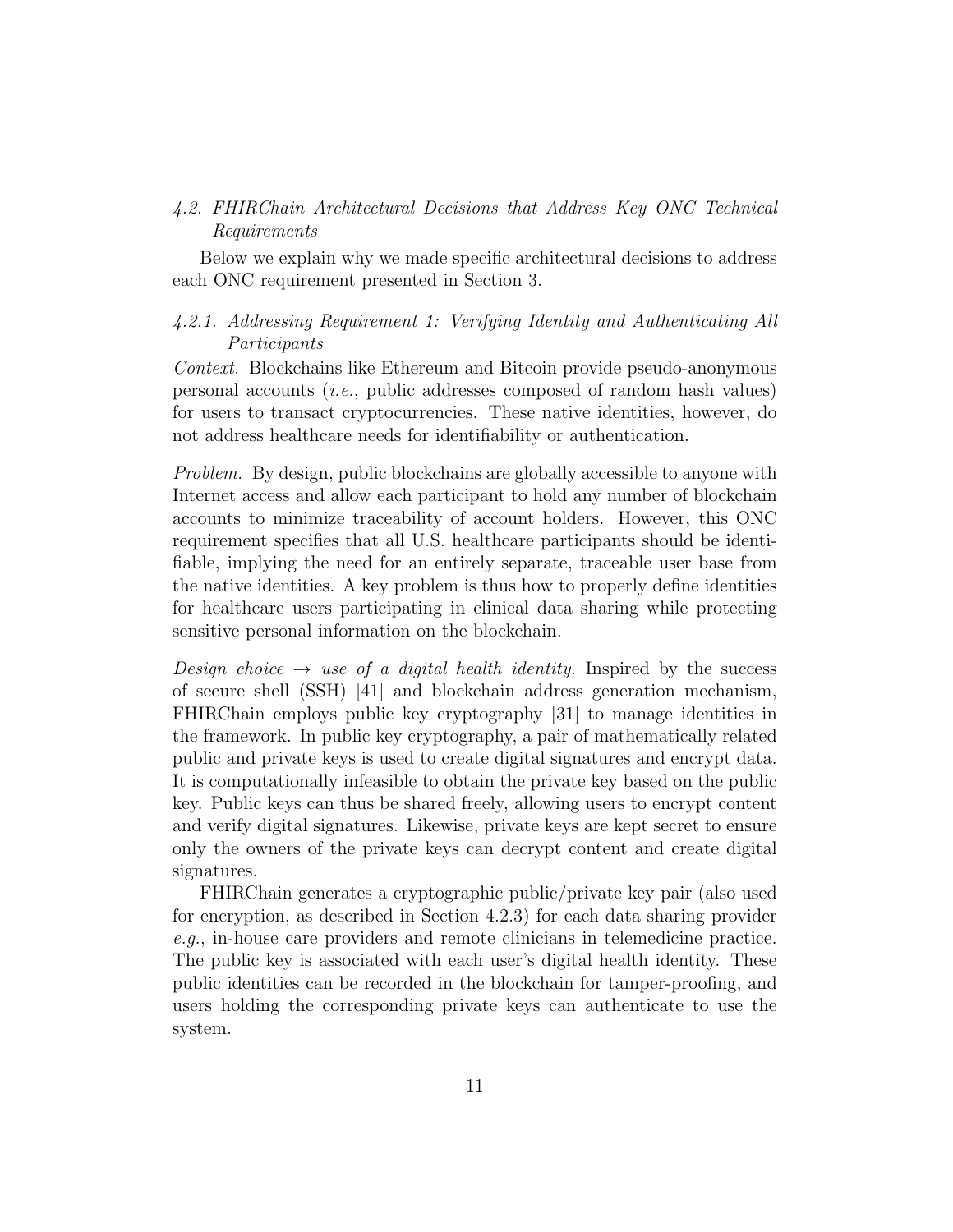FHIRChain's design applies a smart contract to maintain health users' identifiability without exposing personal information on the blockchain. It also replaces the need for a traditional username/password authentication scheme with the use of a public/private cryptographic key pair for authentication. In a general clinical setting, these digital health identities—private keys—would be hard to manage for patients. FHIRChain, however, only creates these identities for clinicians to facilitate data sharing, which consequently enables more effective collaborative decision making for patients.

# 4.2.2. Addressing Requirement 2: Storing and Exchanging Data Securely

Context. A key capability offered by blockchains is their support for trustless transactions between parties who lack trust relationships established between them. Bitcoin is the most common example of this trustless exchange via its native cryptocurrency. Blockchains are peer-to-peer by nature and thus contribute to the ubiquitousness of digital assets being transacted.

Problem. Health data as digital assets are much more complex and harder to share en masse. There are also privacy and security concerns associated with its storage in an "open" peer-to-peer system  $(i.e., public block chains), such$ as encryption algorithms applied to protect data being decryptable in the future [35]. A key problem is thus how to design a blockchain-based health IT system so that it balances the need for ubiquitous store and exchange and the concerns regarding privacy of the data and scalability of the system.

Design choice  $\rightarrow$  hybrid on-chain/off-chain data store and exchange via reference pointers. Instead of storing encrypted health data in the blockchain, an alternative option is to store and exchange encrypted metadata for acquiring the protected data (*i.e.*, a reference pointer to a data source) that can also be combined with an expiration for short-term sharing. Exchanging reference pointers allows providers to maintain their data ownership and choose to share data at will.

As shown in Figure 2, FHIRChain attaches a secure connector to each database. Each connector generates appropriate reference pointers that grant access to the data. These reference pointers are digital health assets that can be transacted ubiquitously with reduced risks of exposing the data.

A benefit of not directly exchanging shared data en masse is scalability. As discussed in Section 3.2, each transaction or operation on the blockchain  $(e.g.,$  querying a smart contract state variable value or updating it) is associated with a small fee paid to the miner for verification and then inclusion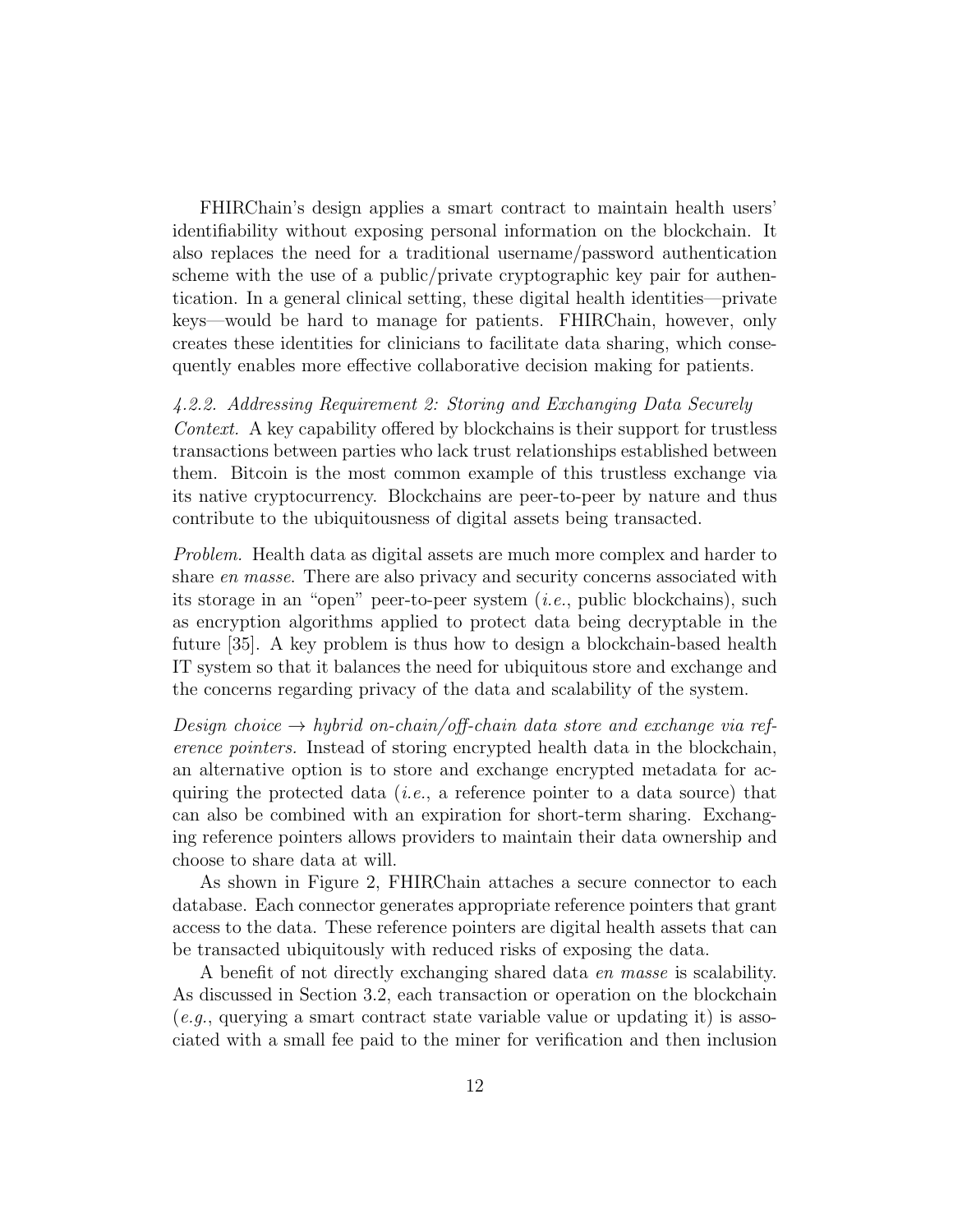to the blockchain. Transacting these lightweight reference pointer data is more efficient, both in terms of time and cost in production health IT systems because small changes to data generally do not require modifications to reference pointers.

#### 4.2.3. Addressing Requirement 3: Permission to Access Data Sources

Context. Data references can be stored on the blockchain for ubiquitous access via a smart contract. However, access rights must be granted only to authorized providers for viewing the data. As discussed in Section 3.3, OAuth is a popular platform for communicating permissions in web-based apps that are not blockchain-based.

Problem. Smart contracts cannot directly use external services like OAuth since they do not produce deterministic outcomes that can be verified by blockchain miners. A key problem is thus how to design a mechanism that balances the need of permission authorization for clinical data and blockchain requirements for deterministic outcomes.

Design choice  $\rightarrow$  token-based permission model. To overcome the limitation with public blockchains, FHIRChain protects the shared content via a secure cryptographic mechanism called "sign then encrypt" [42]. This design uses the users' digital health identities to encrypt content so that only users holding the correct digital identity private keys are able to decrypt the content. FHIRChain also generates a new pair of signing keys for each participant and registers the public portion of signing keys alongside users' digital identities.

To concretely demonstrate this workflow, Figure 3 provides an example of using FHIRChain to create and retrieve an access token. Suppose provider Alice would like to initiate sharing of her patient's data, denoted as  $D_{Alice}$ (with a reference pointer, denoted as  $RP_{Alice}$ ) with another provider Bob. FHIRChain creates a digital signature on the shared content  $RP_{Alice}$ , with *Alice's* private signing key  $SKS_{Alice}$  for tamper-proof as a first step. With Bob's public encryption key,  $PK_{Bob}$ , FHIRChain encrypts the signed  $RPS_{Alice}$ to obtain an encrypted token  $EncRPS_{Alice}$ , and then stores  $EncRPS_{Alice}$  in a smart contract for ubiquitous access.

When Bob wants to obtain the content *Alice* sent, he must use his corresponding private encryption key  $SK_{Bob}$  to decipher the real content of  $EncRPS_{Alice}$ . Bob also verifies that this content was indeed provided by Alice with her public signing key  $PKS_{Alice}$ . This authentication process is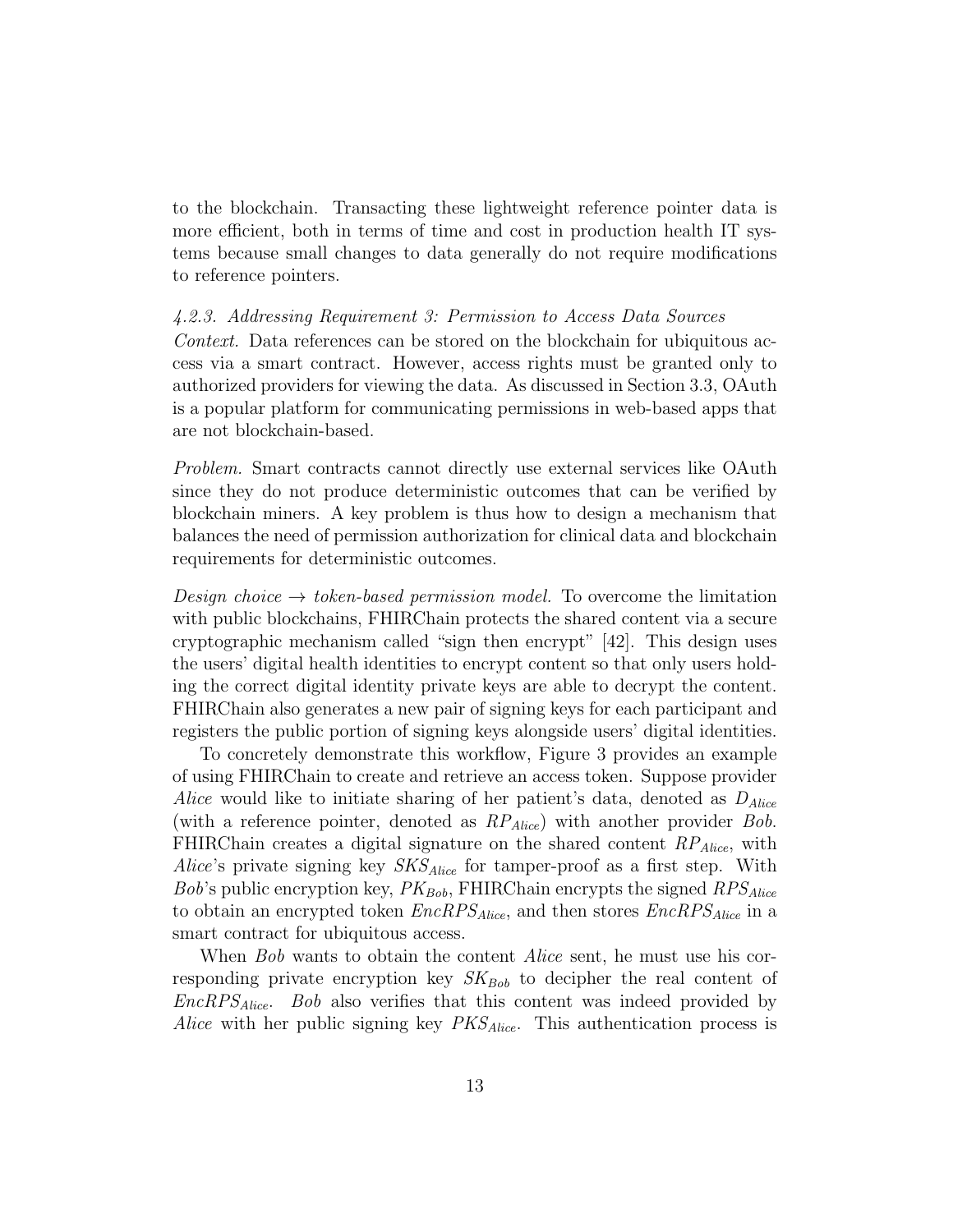

Figure 3: Example of the Creation and Retrieval of an Access Token Using FHIRChain.

automated by the DApp server component interfacing the smart contract, as discussed in Section 4.2.5.

The purpose of digital signing is to ensure that a resource is indeed shared by the sender and is not tampered with. Likewise, encryption is used to protect the information against unauthorized access and spoofing. Access to a resource can be approved or revoked at any time via a state update in the smart contract where all permissions are logged.

#### 4.2.4. Addressing Requirement 4: Consistent Data Formats

Context. Clinical research data can exist in various formats and structures, which when shared with other providers from different organizations, may or may not be meaningful.

Problem. Blockchain-based health IT systems should facilitate data sharing while adhering to some existing standard(s) for representing the clinical data. A key problem is thus how to design a blockchain-based architecture to enforce the application of existing clinical data standard(s).

Design choice  $\rightarrow$  enforcing FHIR standards. HL7's FHIR standards use a popular form of data structure, JSON [43], for exchanging clinical information. JSON is more compact and readable compared to XML used by other data formatting standards, which enables more efficient transmission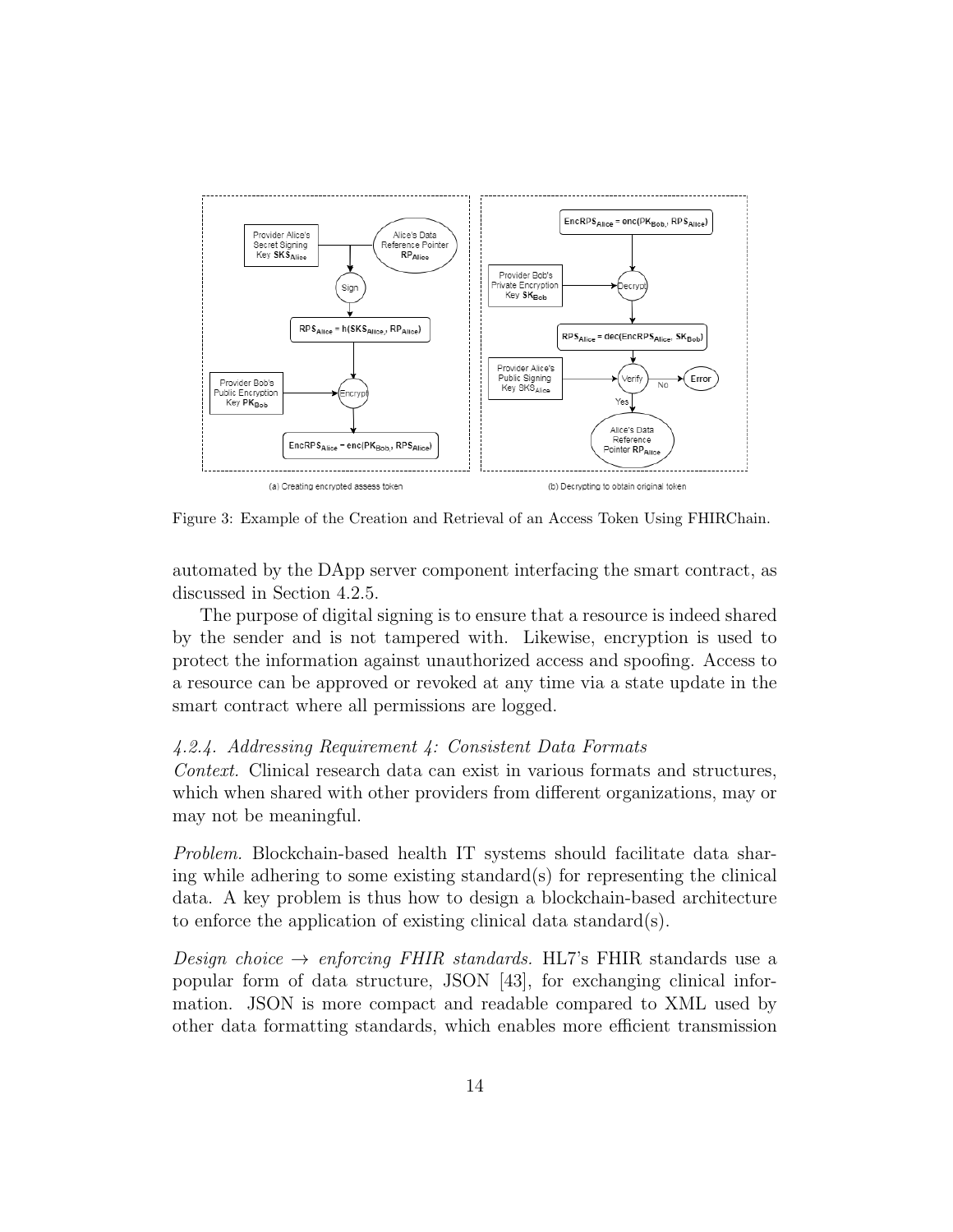of JSON-encoded data. It is also compatible with many software libraries and packages. As more health IT systems upgrade their data exchange protocols to comply to FHIR standards, FHIRChain enforces the use of FHIR to shared clinical data by validating whether the generated reference pointers follow the FHIR API standards [20].

#### 4.2.5. Addressing Requirement 5: Maintaining Modularity

Context. Health IT system updates and/or upgrades are necessary to adopt more efficient, secure, or prevalent technology as it advances.

Problem. If functions in a smart contract have too many dependencies on the rest of a health IT system, then each upgrade to the system must deploy a new contract, which requires restoring data from previous versions to prevent loss. A key problem is thus how to design a modular data sharing system that minimizes the need to create new versions of existing contracts when the system is upgraded, such as for improving the user interface design.

Design choice  $\rightarrow$  applying the model-view-controller (MVC) pattern. The MVC pattern [40] separates a system into three components: (1) the model, which manages the behavior and data of a system and responds to requests for information about its state and instructions to change state,  $(2)$  the *view*, which manages the display of information, and (3) the *controller*, which interprets user inputs into appropriate messages to pass onto the view or model.

The FHIRChain architecture applies the MVC pattern to separate concerns with individually testable modules as follows: (1) a model in the form of an immutable blockchain component is used to store data via smart contracts; (2) a view provides a front-end user interface that accepts user inputs and presents data; (3) a controller is a server component with control logic that facilitates interactions with data between the user interface and blockchain component, such as queries, updates, encrypting and decrypting contents; and (4) a controller-invoked data connector service is used to validate the implementation of FHIR standards and create reference pointers for the data sources upon requests from the server.

The workflow for updating data access is shown in Figure 4 by the following steps 1-4:

1. A user first authenticates through the user interface (UI), and when successfully authenticated, data access permission request can be input to the system;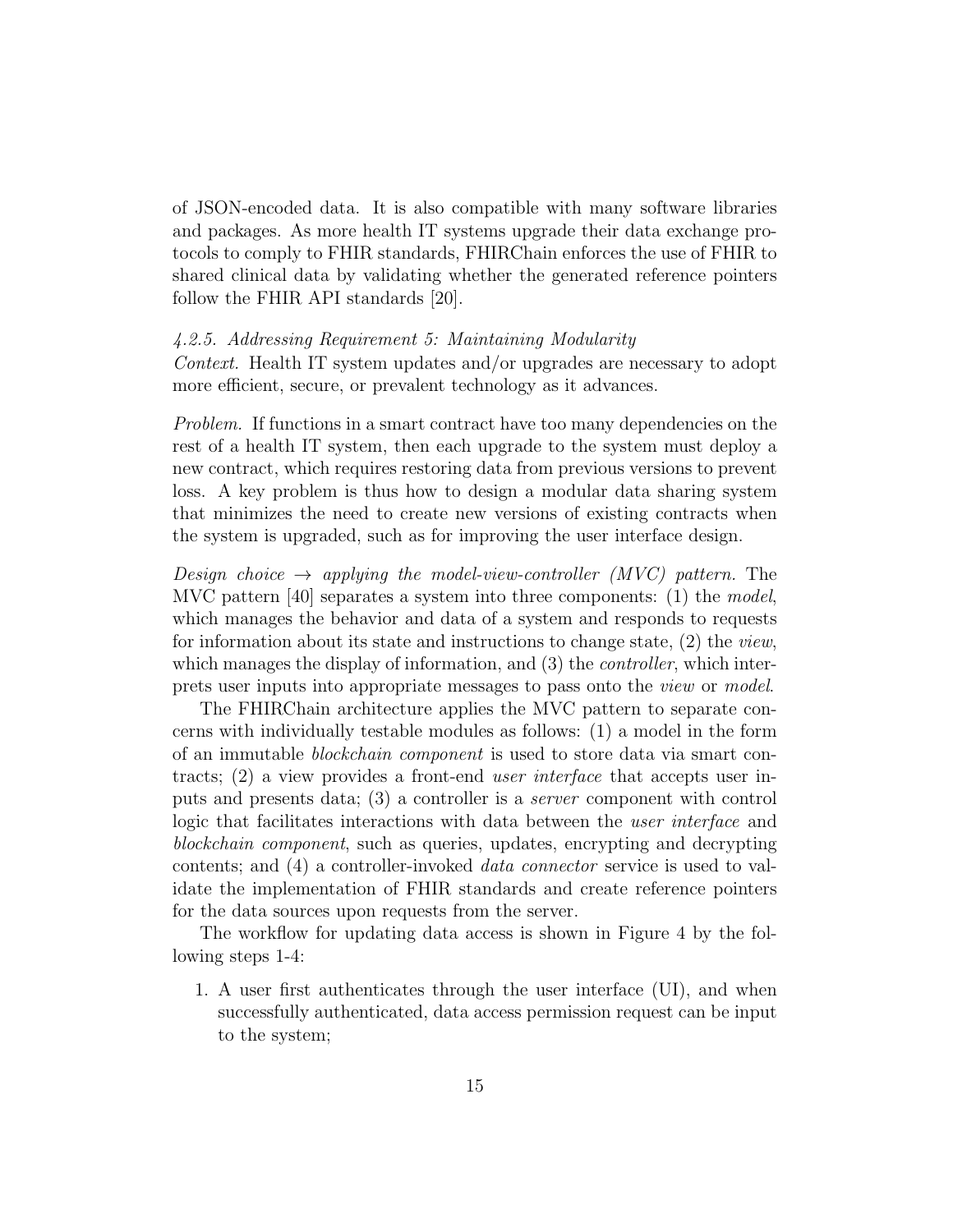

Figure 4: Composition and Structure of the FHIRChain Architecture with Modular Components.

- 2. The UI forwards user's request to the server;
- 3. The server logs permissioned or revoked access in the blockchain component (BC); and
- 4. The server updates UI with proper response to notify the user.

Likewise, the workflow for accessing a data source is outlined in the following steps a-e:

- a) The user first authenticates via the UI, and when successfully authenticated data access request can be input to the system;
- b) UI forwards users request to the server;
- c) The server queries BC for current user's access token(s);
- d) When permission is valid, the server decodes the access token(s) with correct keys supplied by user and uses the decrypted reference pointer to obtain actual data from the DB connector to the proper database;
- e) When data has been retrieved from the data source via DB connector, the server updates UI to display data in a readable format.

FHIRChain stores all relevant information in smart contracts, decoupling data store from the rest of the system. This decoupling enables future upgrades to all other components without losing access to—or locking out existing users or their permission information.

# 5. Case Study: Applying FHIRChain to Create a Telemedicine DApp

This section first describes the structure and functionality of a decentralized app (DApp) that customizes the FHIRChain architecture described in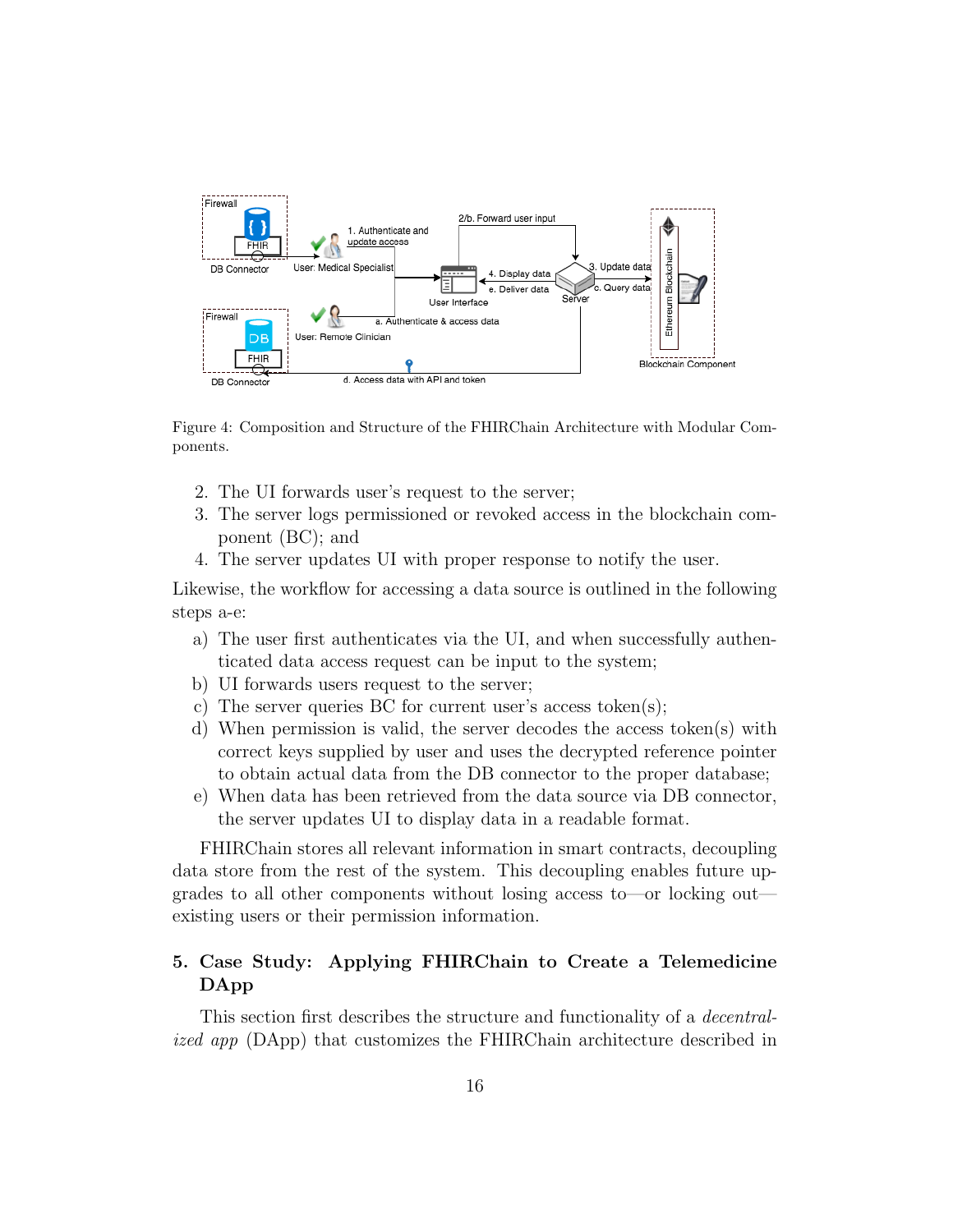Section 4 to support collaborative clinical decision making via a telemedicine tumor board case study. We then summarize the benefits and limitations of our DApp case study.

### 5.1. Overview of the FHIRChain DApp Case Study

The DApp has an intuitive user interfacing portal that facilitates the sharing and viewing of patient cancer data for a telemedicine tumor board to collaboratively create treatment plan for cancer patients. In addition, the DApp implements a notification service [44] to alert collaborative tumor board members when new data access is available for review. Our DApp customizes the FHIRChain architecture in a private Ethereum testnet to address the various ONC requirements described in Section 3, as discussed below.

Verifying identity and authenticating participants with digital identities, as discussed in Section 4.2.1. Our DApp contains a Registry smart contract that maintains the digital health identities of providers who registered with our app. The registry maps provider email (or phone numbers) from a public provider directory to both their public encryption (used as digital identity) and signing keys, which are generated automatically at user registration time. Figure 5 demonstrates the user registration and authentication workflow.

Storing and exchanging data securely with FHIR-based reference pointers, as discussed in Sections 4.2.2 and 4.2.4. Our DApp defines two cancer patient databases and referencing paths to patient data entries using the open-source HapiFHIR [45] public test server. Validation of the FHIR implementation is performed via regular expression parsing of the paths against the FHIR APIs [20].

Permissioning data access with token-based exchange, as discussed in Section 4.2.3. Our DApp also contains an Access smart contract that logs all user interactions and requests on the portal, e.g., what resource is shared or no longer shared with which provider by whom and when. These access logs are structured as a mapping between user digital health identities (public encryption keys) and authorizations to custom-named access tokens (represented as a nested object associated with a true/false boolean value indicating if an access token access is granted for a provider). In case of an access revocation, authorization is set to false and the associated token is set to an empty value. The workflow of this process is shown in Figure 6.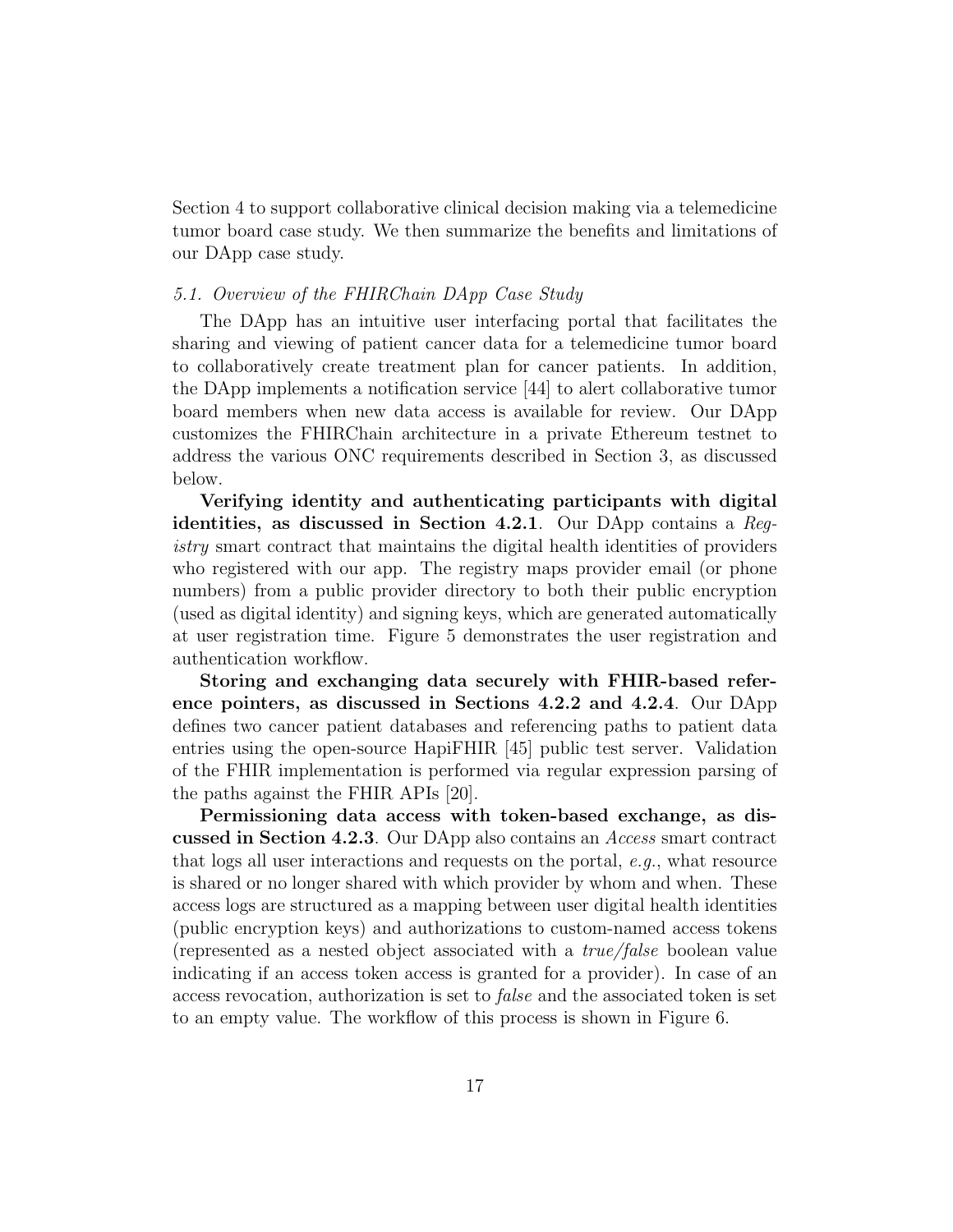

Digital Health Identity Registration and Authentication

Figure 5: Workflow of the User Registration and Authentication Process in the FHIRChain DApp.

Maintaining modularity with the MVC pattern, as discussed in Section 4.2.5. The view component is a user interfacing portal that accepts provider user input, including registration and authentication credentials (corresponding keys) and data access information (tumor board member email to query, a reference pointer to securely access data, and approval/revocation of access). Figure 7 is a screenshot of our DApp, presenting the following features (1) display recent sharing events related to the user, (2) display reference pointer APIs created by logged in user and available actions, and (3) display all references shared with logged in user and the option to view data.

The portal then forwards the user requests along with data input to the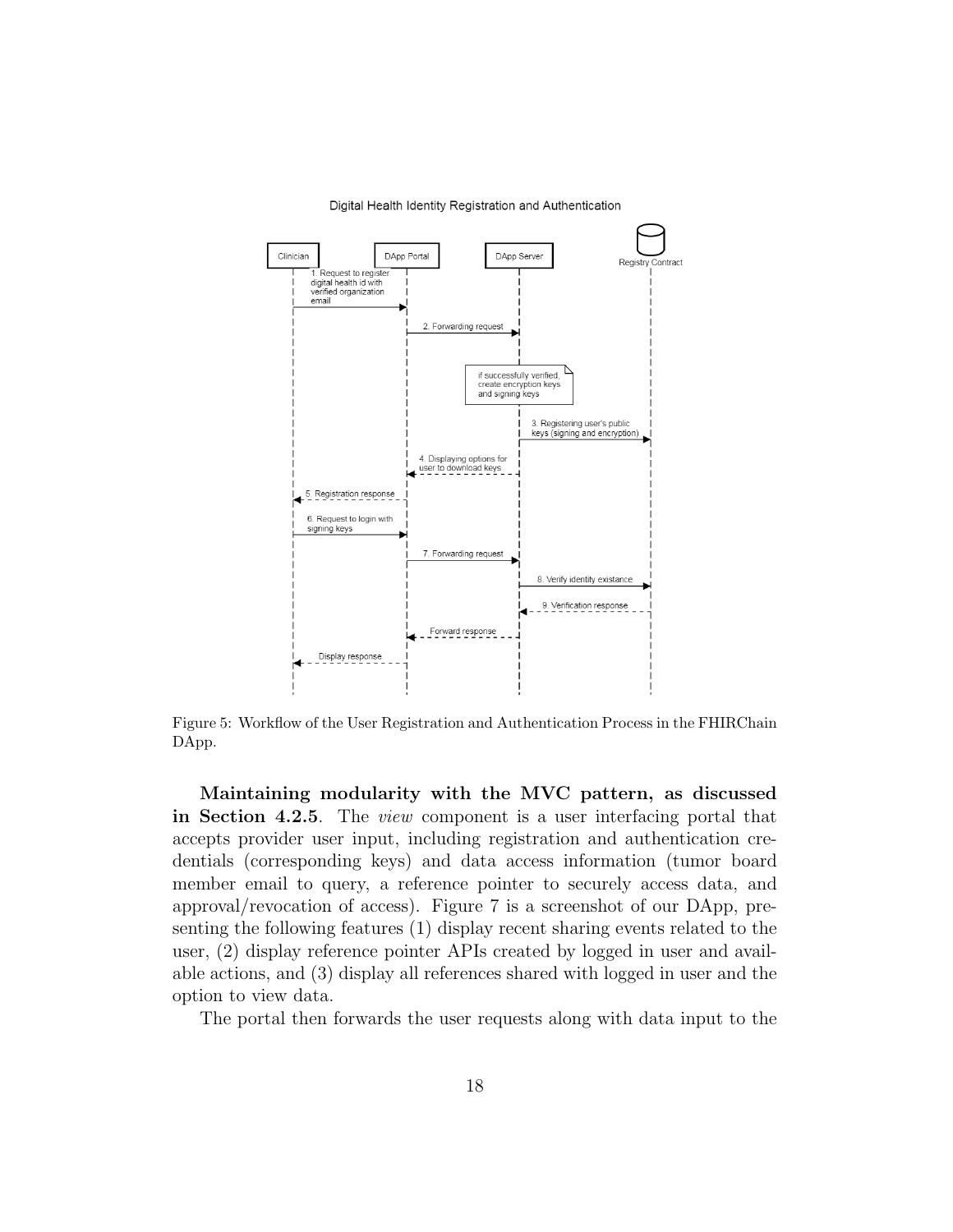

Figure 6: Workflow of Access Authorization in the FHIRChain DApp.

sever component, where all the complex logic is encapsulated.

The DApp *server* is responsible for all functions and control logic, including verifying provider user email account, generating cryptographic keys, token creation via signing and encryption, token retrieval via decryption and signature verification, forwarding requests and delegating tasks between the portal and blockchain. The blockchain component is an independent model component containing two smart contracts for ubiquitous storing and persisting event logs of data access.

#### 5.2. Benefits of Our FHIRChain DApp Case Study

To enhance modularity, we applied the "separation of concerns" principle [46] to decompose our DApp into independent components. FHIRChain employs a peer-to-peer API exchange protocol that references data pointers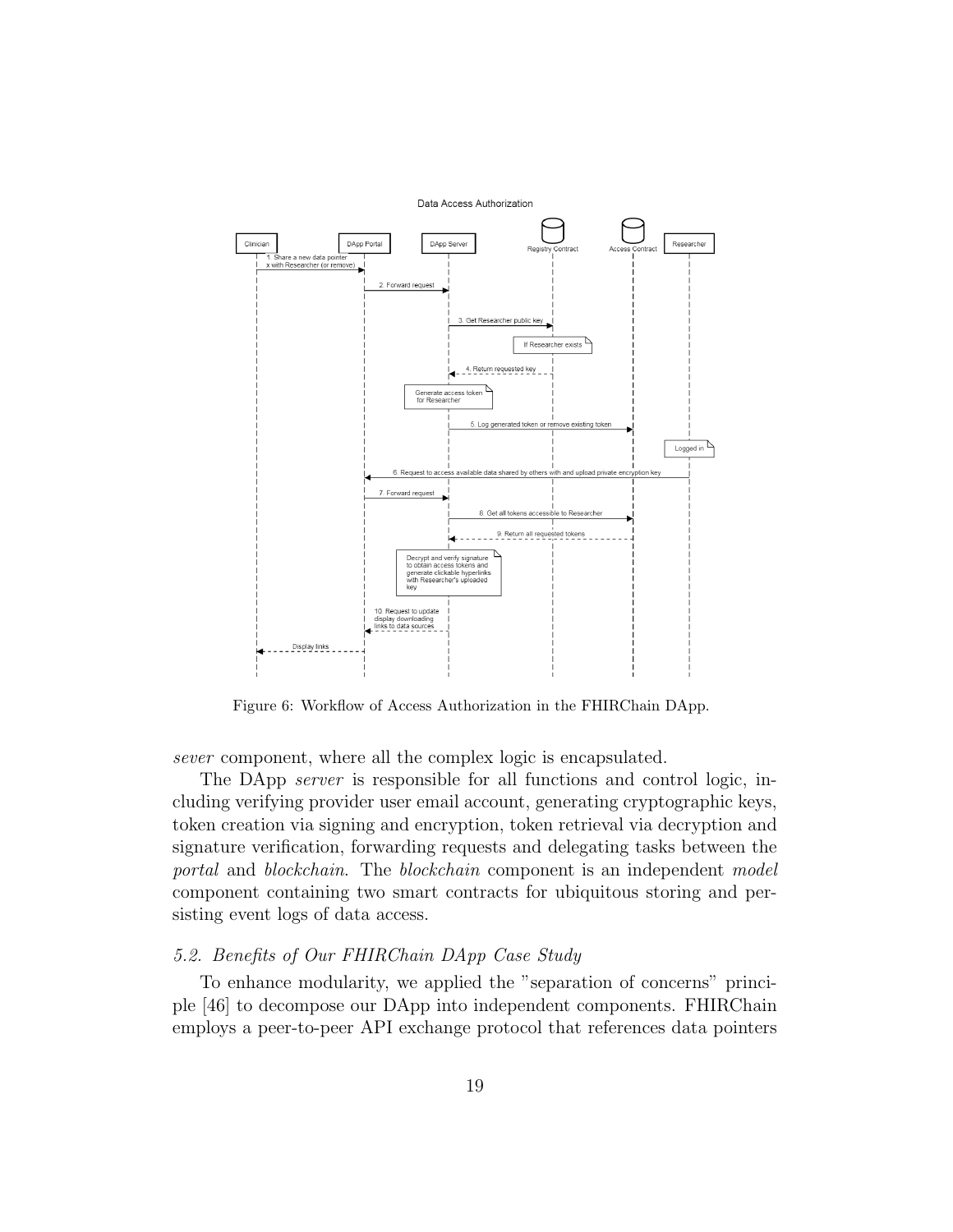| A Home                     | <b>Activities</b>                                                                                                                                                                                                                                                                                                                                                                                             |                                    |                                      |                                          |
|----------------------------|---------------------------------------------------------------------------------------------------------------------------------------------------------------------------------------------------------------------------------------------------------------------------------------------------------------------------------------------------------------------------------------------------------------|------------------------------------|--------------------------------------|------------------------------------------|
| My APIs<br>-<br>2<br>Link  | 12-21-2017 15:29:21 Api cancerPatientFamilyHistory accessed by you<br>10-12-2017 10:30:21 Api cancerWithStage1Results accessed by dr.seuss@provider.org<br>10-11-2017 11:06:45 Api cancerPatientFamilyHistory shared with you by dr.seuss@provider.org<br>10-10-2017 13:10:54 Api cancerWithStage1Results shared with dr.seuss@provider.org<br>10-03-2017 08:27:18 Api cancerWithStage1Results created by you |                                    |                                      |                                          |
| <b>FHIRChain</b><br>Search | Q                                                                                                                                                                                                                                                                                                                                                                                                             |                                    |                                      | Account $\sim$                           |
| <del>n</del> Home          | APIs Created by Me                                                                                                                                                                                                                                                                                                                                                                                            |                                    |                                      |                                          |
| <b>My APIs</b>             | <b>Resource Name</b>                                                                                                                                                                                                                                                                                                                                                                                          | <b>Resource Pointer</b>            | <b>Description</b>                   | + Add new Resource<br><b>Shared With</b> |
| Shared with Me             |                                                                                                                                                                                                                                                                                                                                                                                                               |                                    |                                      |                                          |
|                            | cancerPatientFamilyHistory                                                                                                                                                                                                                                                                                                                                                                                    | https://secure/url/to/data/segment | Cancer Patient's Family History Data | <b>X</b> Delete<br><b>C</b> View         |
| FHIRChain<br>Search        | Q                                                                                                                                                                                                                                                                                                                                                                                                             |                                    |                                      | Account $\sim$                           |
| Home                       | Data Shared with Me                                                                                                                                                                                                                                                                                                                                                                                           |                                    |                                      |                                          |
| My APIs                    | <b>Resource Name</b>                                                                                                                                                                                                                                                                                                                                                                                          | <b>Description</b>                 | <b>Provided By</b>                   | <b>View Resource</b>                     |

Figure 7: Screenshot of Our FHIRChain-based DApp User Interface.

stored in a smart contract on the blockchain. This design provides two key benefits:

- Exchanged information becomes lightweight and increases scalability since system performance remains the same regardless of the original size of the data,
- Data is not transmitted electronically across institutional boundaries, thereby reducing the risk of data being compromised.

Moreover, permissions to access a data source can be given or revoked at will by providers across various institutions regardless of their trust relationships. All data sharing and access activities are logged in a transparent history for auditability. In addition, exchanged data follows standard FHIR formats and thus can be displayed to providers with readability.

The adoption of public key cryptography provides "trust" to the participants in the following two ways:

• Identifiability and authentication. Given the computation power today, it is infeasible to impersonate a user without knowing their pri-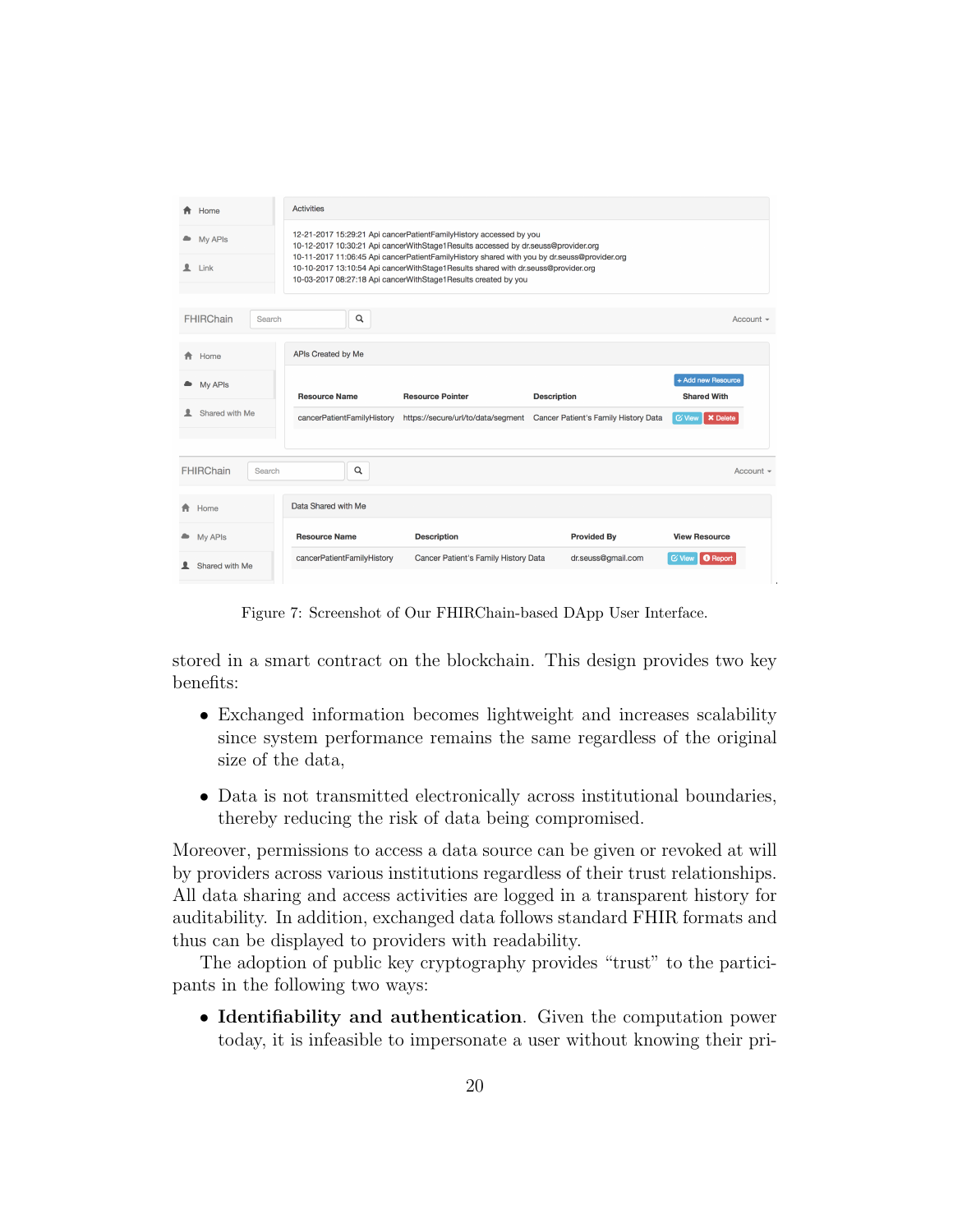vate key, and the only way a user can be authenticated to use our service is to provide the correct private key paired with their public key registered on the blockchain. On the other hand, it is trivial to create a new public/private key pair in case of a user's private key being lost or stolen. This "digital identity" approach has been successfully adopted in Estonias government and healthcare infrastructure [47].

• Permission authorization. With public key encryption securing their data reference pointers, users can trust that none other than the intended data recipient can view what they have shared. FHIRChain never shares the reference pointer with any user. Instead, RP is used to display the data content when it is decrypted with an authorized user's private key. In addition, users can approve or revoke data access at any time, and the request takes effect immediately.

### 5.3. Limitations of Our FHIRChain DApp Case Study

Our FHIRChain DApp was designed with several assumptions in mind, so it incurs the following limitations:

- Does not address semantic interoperability. FHIRChain cannot address data exchange challenges related to semantic interoperability that are not yet fully captured by the FHIR standards. To provide semantics to clinical data, therefore, manual inspection and mapping of predefined ontologies from medical and health data experts are required, which remain the focus of future research in this space.
- Cannot control clinical malpractice. The intended users of FHIR-Chain are clinicians interested in collaboratively providing clinical decision support for remote patients. Our current design trusts that the data being exchanged using our DApp is not abused, misused, or unethically redistributed by users. In future work we will explore options to minimize these risks, such as tracking data credibility using cryptographic hashing or zero knowledge proofs [48] (ability to demonstrate the truth of a statement without revealing additional information beyond what its trying to prove [49]) along with each reference pointer. Naturally, clinical malpractice may still occur (just as in any other health IT system) since we cannot fully control these behaviors.
- **DApp deployment costs**. Unlike existing public blockchain, such as Ethereum, our DApp is developed using a private testnet that imposes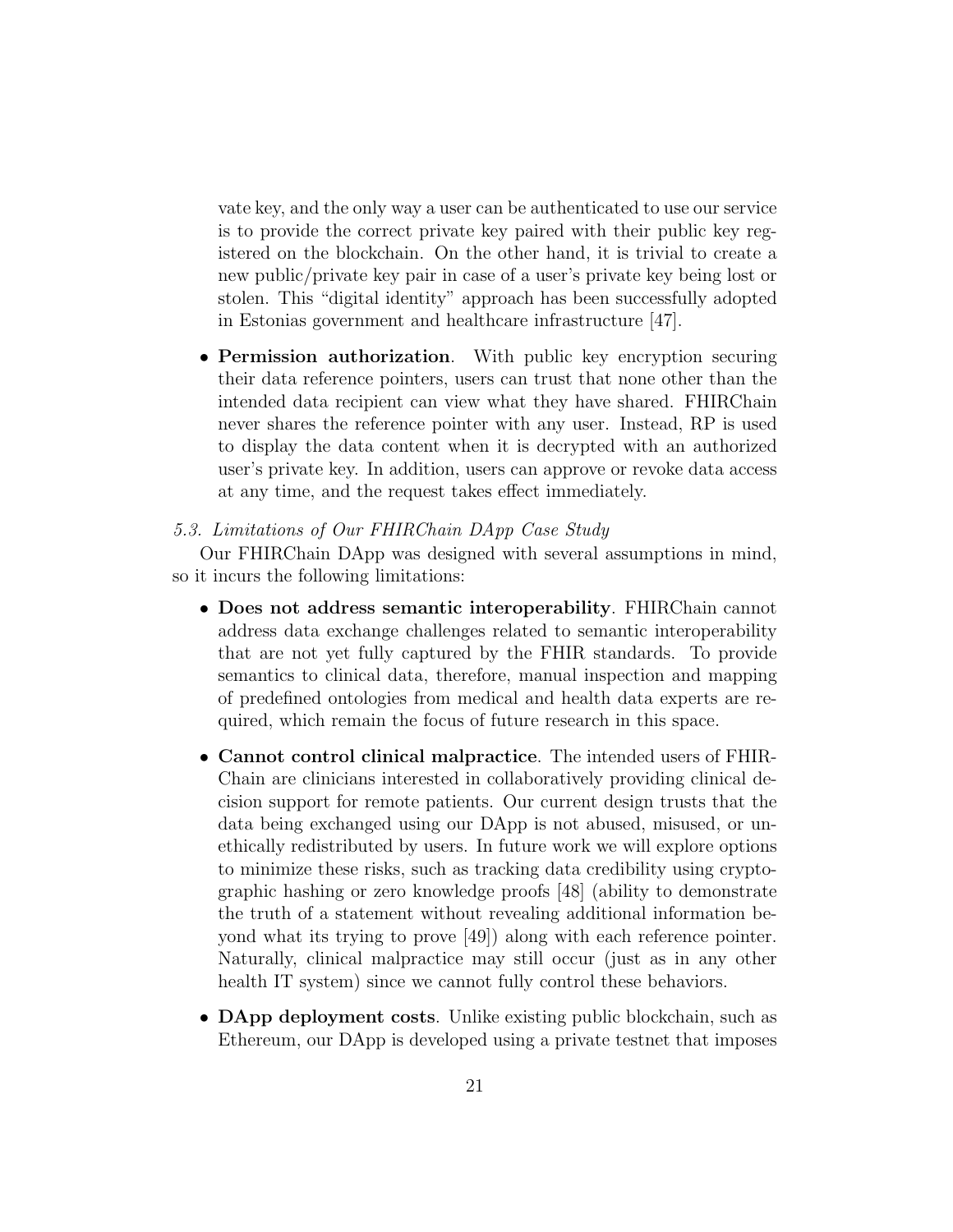no interaction costs (e.g., transaction fees). Our DApp would thus not be free of charge if deployed on a public blockchain. However, the convenience provided by a public blockchain may justify the cost of usage versus the costs of licensing, running, and maintaining a private clinical data exchange infrastructure.

To overcome these limitations in future work, we will deploy our DApp in a permissioned consortium blockchain platform with trusted parties to ensure consensus through a variation of proof-of-work that incentivizes mining with cryptocurrency rewards. For instance, [50] proposes to use aggregated data as mining rewards in their system, while MultiChain [51] enforces a round-robin mining protocol in their blockchain. With the ability to replace monetary incentives to maintain consensus on the blockchain, the cost to use this blockchain-based service will be lower in the long run, although the initial deployment may still be expensive.

#### 6. Related Work

Due to the growing interest in using blockchain for health IT systems, related work has explored various blockchain-based design considerations and prototypes. This section summarizes this related work and compares it with our research on FHIRChain and DApps that provide collaborative clinical decision support for remote patients.

#### 6.1. Conceptual Design Considerations

Krawiec et al [52] present several existing pain points in current health information exchange systems and the corresponding opportunities provided by blockchain technologies. They also discuss how blockchain can be leveraged in the health IT systems so that patients, health providers, and/or health organisations can collaborate. Nichol et al [53] present an analysis that assembles concepts in blockchain-related technologies and speculates on how blockchain can be used to solve common interoperability problems facing healthcare.

A white paper from IBM [54] takes a broader approach by highlighting the challenges in the healthcare industry and providing concrete use cases to showcase potential applications of blockchain technologies. More recently, Zhang et al provide design recommendations for creating blockchain-based healthcare systems with a case study [44] and propose assessment metrics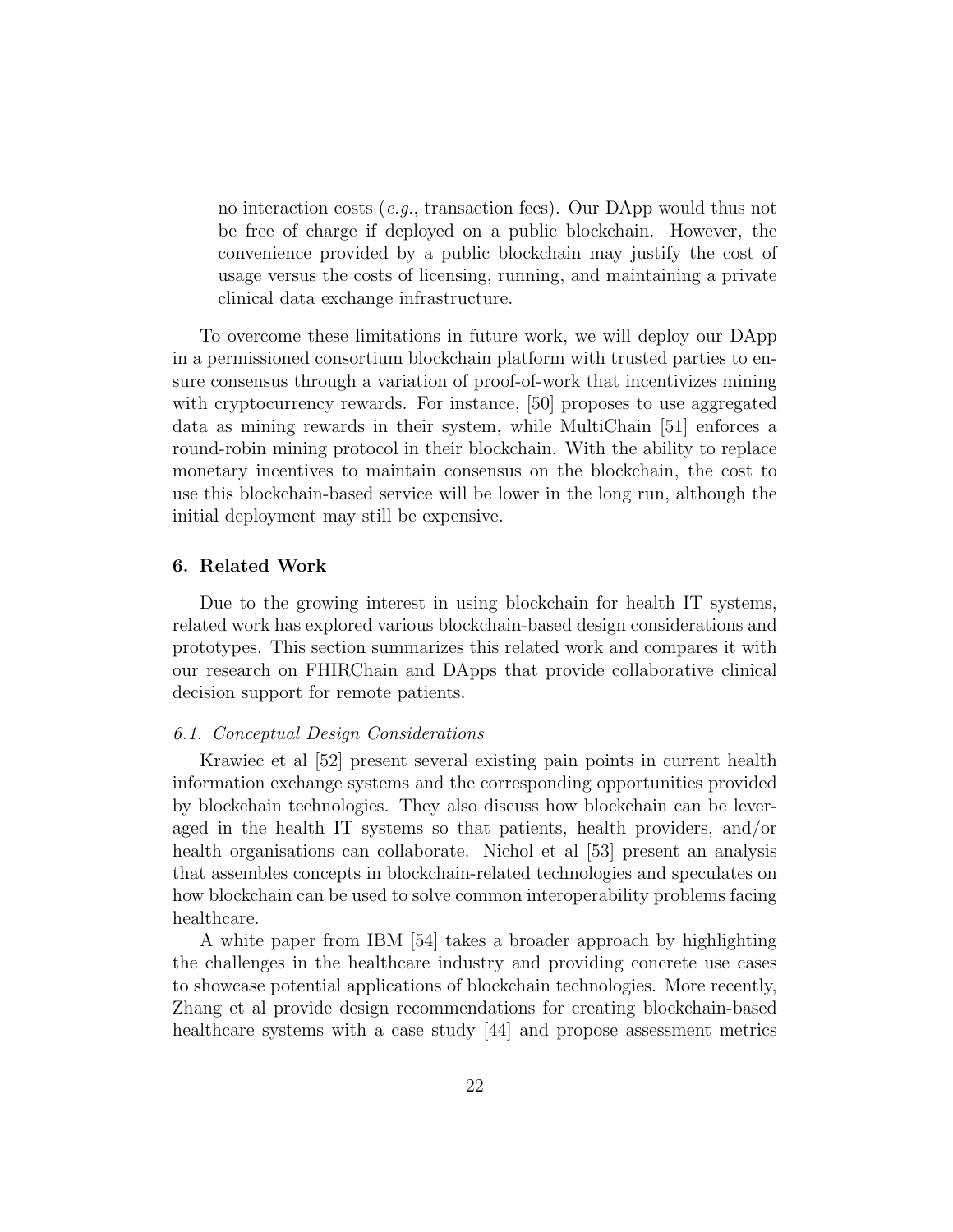for evaluating such systems [35], which include a subset of the technical requirements defined in the ONC roadmap.

### 6.2. Blockchain Prototype Designs

Ekblaw et al [50] create a decentralized record management platform that enables patients to access their medical history across multiple providers. This platform uses a permissioned medical blockchain to manage authentication, data sharing, and other security properties. Their blockchain design integrates with existing provider data storage to enable interoperability by curating a representation of patient medical records. Medical researchers are incentivised to contribute to mining of the blockchain for collecting aggregated metadata as mining rewards.

Dubovitskaya et al [55] also propose a permissioned blockchain framework on managing and sharing medical records for cancer patient care. Their design uses a membership service to authenticate registered users using a username/password scheme. Patient identity is created using a combination of personally identifying information (including social security number, date of birth, names, and zip code) and encrypted for security. Medical data files are uploaded to a secure cloud server, with their access managed by the blockchain logic.

#### 6.3. Differentiating Our Research on FHIRChain from Related Work

Several factors differentiate our research on FHIRChain from the related work described above. For example, we presented a blockchain-based framework called FHIRChain whose architectural choices were explicitly designed to meet key technical requirements defined by the ONC interoperability roadmap. Likewise, our FHIRChain-based DApp demonstrates the use of digital health identities that do not directly encode private information and can be replaced for lost or stolen identities, even in a blockchain system. In addition, FHIRChain provides a token-based access exchange mechanism that conforms with FHIR standards. Finally, we leverage public key cryptography to simplify secure authentication and permission authorizations.

#### 7. Concluding Remarks

This paper described the FHIRChain prototype designed to provide collaborative clinical decision support for remote patients using blockchain technology and the FHIR protocol. Complemented by the adoption of public key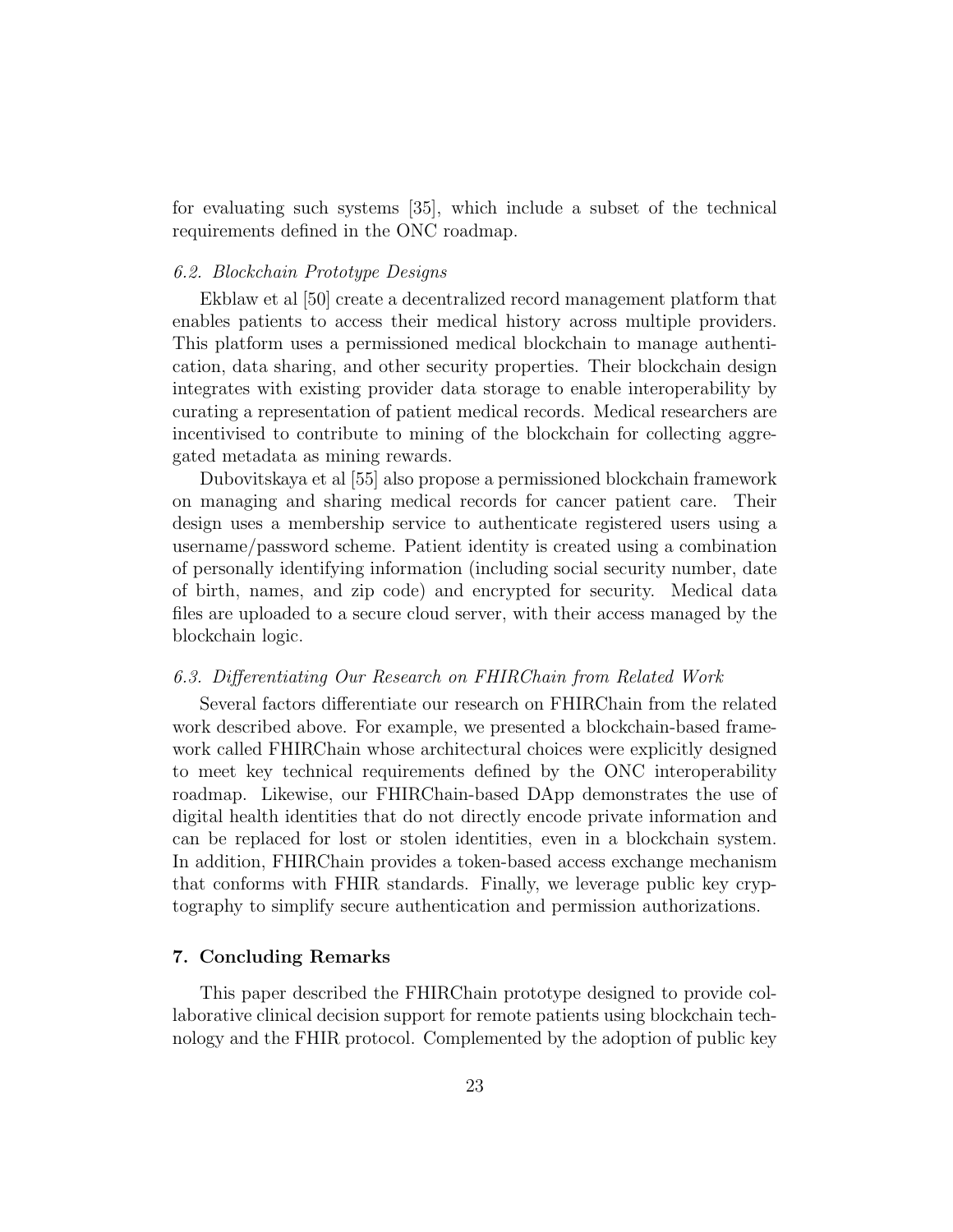cryptography, the design addresses five key requirements provided by the ONC interoperability roadmap, including user identifiability and authentication, secure data exchange, permissioned data access, consistent data formats, as well as system modularity.

The following are the key lessons we learned thus far from designing and implementing our DApp based on FHIRChain:

- FHIRChain can provide trustless, decentralized storage. FHIR-Chain alleviates proprietary vendor-lock found in conventional health IT systems by leveraging its blockchain component as a decentralized storage. It enables sharing of clinical data without established trusts, while providing clinicians with secure and scalable collaborative care decision support.
- FHIRChain facilitates data exchange without moving data. The FHIR standards provide resource APIs to reference specific pieces of structured data. By adopting FHIR and combining it with blockchain technologies, FHIRChain creates lightweight reference pointers to siloed databases and exchange these pointers instead of actual data. For telemedicine clinics or clinics in rural areas in particular, this approach can overcome network limitations by enabling large-scale data sharing without electronic data transmission, in addition to reduce risks of compromised data.
- Public key cryptography can be effective for managing digital health identity in data sharing. FHIRChain creates public keys as digital health identities associated with each collaborating care entity (provider or organization administrator). The benefits to this strategy include: (1) easy authentication since a clinician only needs to provide their private key associated with their identity, (2) integrity since by signing the exchanged reference pointers FHIRChain can easily verify that it was provided by the signed provider and has not been modified, and (3) remedy to lost or stolen keys since a new key can be created easily to replace the old key and associate with the same user. However, there is a drawback to using digital identities for patients in a general clinical setting. Managing these identities—private keys—is challenging because unlike conventional passwords, private keys are hard to remember and require technical training for patients to manage their own keys. Nevertheless, there are approaches for managing private keys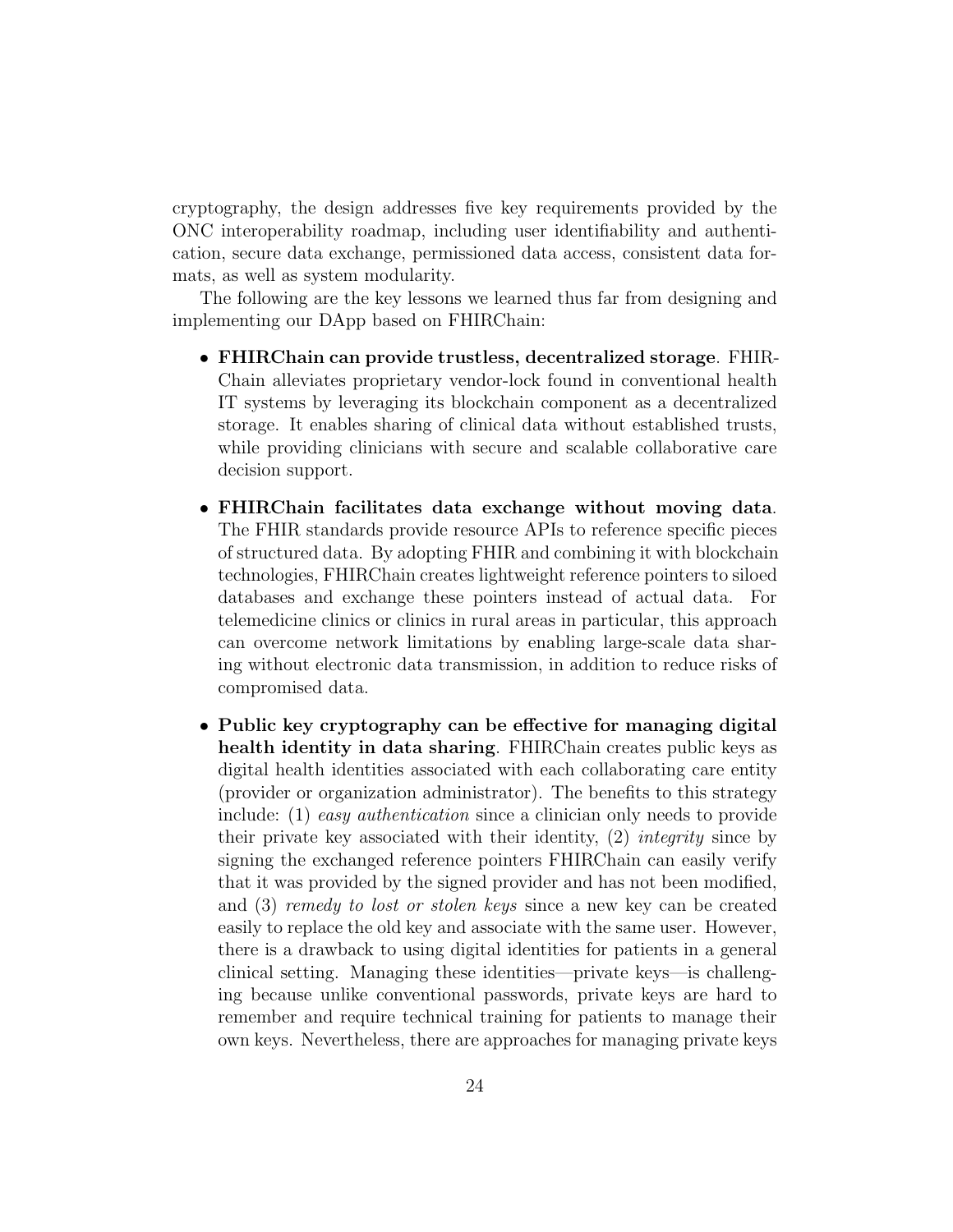for larger populations, such as using key wallets [56, 25] or embedding private keys to physical medical ID cards [57].

In summary, our FHIRChain-based DApp demonstrates the potential of blockchain to foster effective healthcare data sharing while maintaining the security of original data sources. The design of FHIRChain can be further extended to address other healthcare interoperability issues, such as coordinating other stakeholders (e.g., insurance companies) across the industry and providing patients with easier (and secure) access to their own medical records.

#### Acknowledgements

The work presented in this paper was sponsored in part by funding from Varian Medical Systems.

# References

- [1] M. Berman, A. Fenaughty, Technology and managed care: patient benefits of telemedicine in a rural health care network, Health economics 14 (2005) 559–573.
- [2] C. Castaneda, K. Nalley, C. Mannion, P. Bhattacharyya, P. Blake, A. Pecora, A. Goy, K. S. Suh, Clinical decision support systems for improving diagnostic accuracy and achieving precision medicine, Journal of clinical bioinformatics 5 (2015) 4.
- [3] H. Singh, T. D. Giardina, A. N. Meyer, S. N. Forjuoh, M. D. Reis, E. J. Thomas, Types and origins of diagnostic errors in primary care settings, JAMA internal medicine 173 (2013) 418–425.
- [4] R. Kaushal, K. G. Shojania, D. W. Bates, Effects of computerized physician order entry and clinical decision support systems on medication safety: a systematic review, Archives of internal medicine 163 (2003) 1409–1416.
- [5] G. D. Schiff, O. Hasan, S. Kim, R. Abrams, K. Cosby, B. L. Lambert, A. S. Elstein, S. Hasler, M. L. Kabongo, N. Krosnjar, et al., Diagnostic error in medicine: analysis of 583 physician-reported errors, Archives of internal medicine 169 (2009) 1881–1887.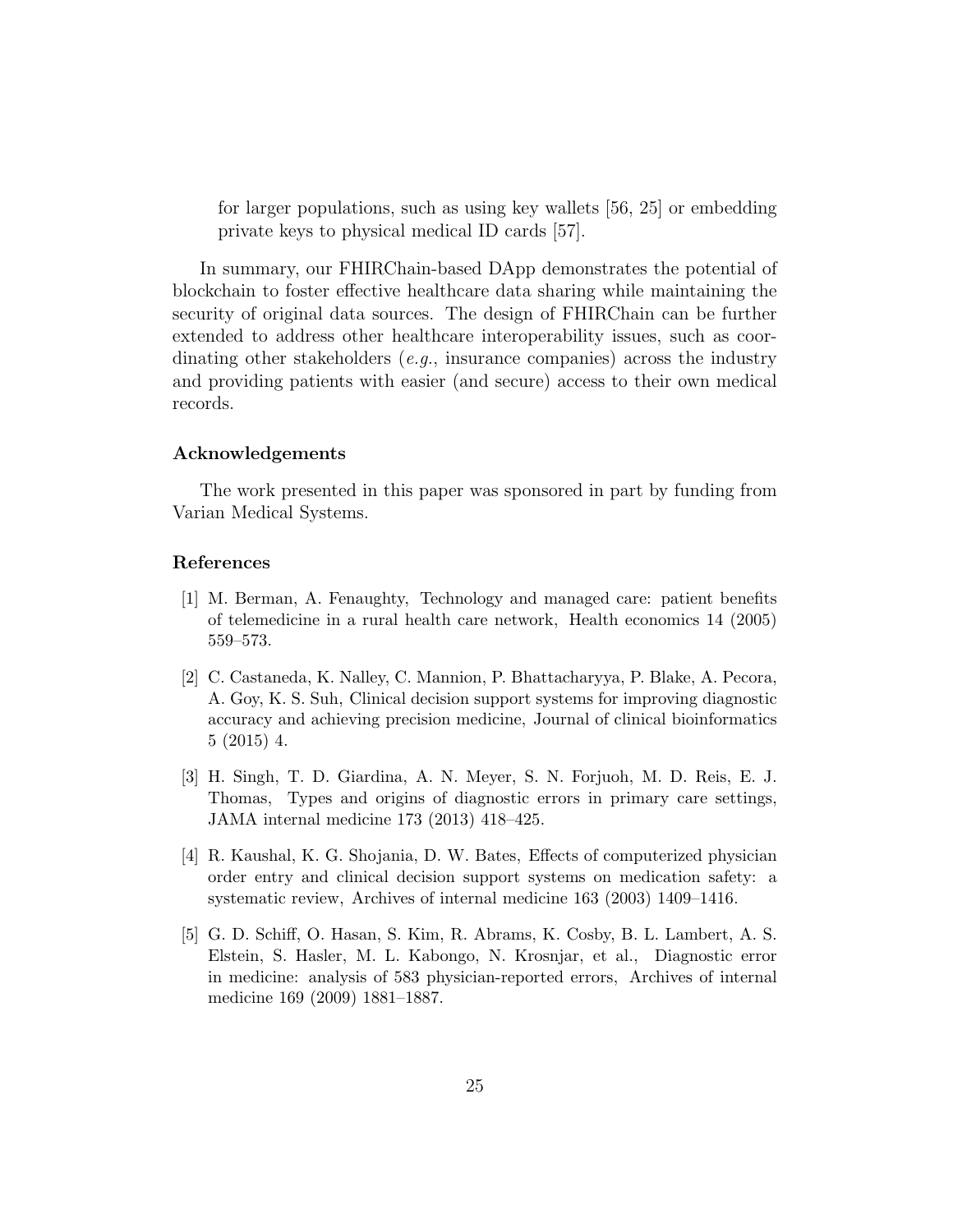- [6] D. B. Taichman, J. Backus, C. Baethge, H. Bauchner, P. W. De Leeuw, J. M. Drazen, J. Fletcher, F. A. Frizelle, T. Groves, A. Haileamlak, et al., Sharing clinical trial data: A proposal from the international committee of medical journal editorssharing clinical trial data, Annals of internal medicine 164 (2016) 505–506.
- [7] E. Warren, Strengthening research through data sharing, New England Journal of Medicine 375 (2016) 401–403.
- [8] N. Geifman, J. Bollyky, S. Bhattacharya, A. J. Butte, Opening clinical trial data: are the voluntary data-sharing portals enough?, BMC medicine 13 (2015) 280.
- [9] G. E. Gross, The role of the tumor board in a community hospital, CA: a cancer journal for clinicians 37 (1987) 88–92.
- [10] J. Ricke, H. Bartelink, Telemedicine and its impact on cancer management, European Journal of Cancer 36 (2000) 826–833.
- [11] C. L. Marshall, N. J. Petersen, A. D. Naik, N. V. Velde, A. Artinyan, D. Albo, D. H. Berger, D. A. Anaya, Implementation of a regional virtual tumor board: a prospective study evaluating feasibility and provider acceptance, Telemedicine and e-Health 20 (2014) 705–711.
- [12] L. Levit, A. P. Smith, E. J. Benz Jr, B. Ferrell, Ensuring quality cancer care through the oncology workforce, Journal of Oncology Practice 6 (2010) 7–11.
- [13] M. Terry, Medical identity theft and telemedicine security, Telemedicine and e-Health 15 (2009) 1–5.
- [14] A. S. Downey, S. Olson, et al., Sharing clinical research data: workshop summary, National Academies Press, 2013.
- [15] G. Hripcsak, M. Bloomrosen, P. FlatelyBrennan, C. G. Chute, J. Cimino, D. E. Detmer, M. Edmunds, P. J. Embi, M. M. Goldstein, W. E. Hammond, et al., Health data use, stewardship, and governance: ongoing gaps and challenges: a report from amia's 2012 health policy meeting, Journal of the American Medical Informatics Association 21 (2014) 204–211.
- [16] G. Hartvigsen, M. A. Johansen, P. Hasvold, J. G. Bellika, E. Arsand, E. Arild, D. Gammon, S. Pettersen, S. Pedersen, et al., Challenges in telemedicine and ehealth: lessons learned from 20 years with telemedicine in tromso, Studies in health technology and informatics 129 (2007) 82.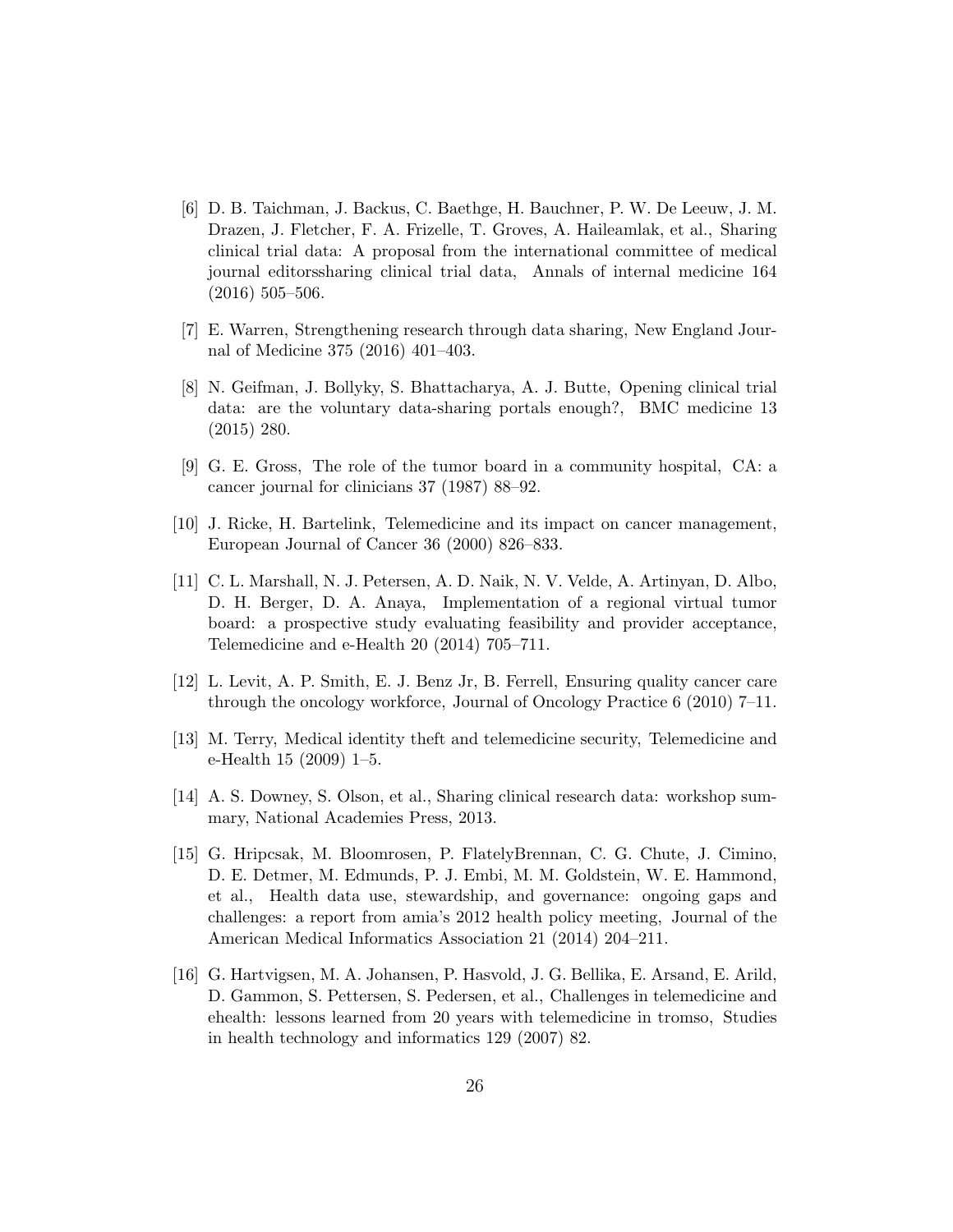- [17] M. Maheu, P. Whitten, A. Allen, E-Health, Telehealth, and Telemedicine: a guide to startup and success, John Wiley & Sons, 2002.
- [18] R. LaRose, S. Strover, J. L. Gregg, J. Straubhaar, The impact of rural broadband development: Lessons from a natural field experiment, Government Information Quarterly 28 (2011) 91–100.
- [19] A. B. Bondi, Characteristics of scalability and their impact on performance, in: Proceedings of the 2nd international workshop on Software and performance, ACM, pp. 195–203.
- [20] D. Bender, K. Sartipi, Hl7 fhir: An agile and restful approach to healthcare information exchange, in: Computer-Based Medical Systems (CBMS), 2013 IEEE 26th International Symposium on, IEEE, pp. 326–331.
- [21] R. L. Richesson, J. Krischer, Data standards in clinical research: gaps, overlaps, challenges and future directions, Journal of the American Medical Informatics Association 14 (2007) 687–696.
- [22] R. Das, Does blockchain have a place in healthcare, Forbes. https://www. forbes. com/sites/reenitadas/2017/05/08/does-blockchain-have-a-place-inhealthcare (2017).
- [23] M. Mettler, Blockchain technology in healthcare: The revolution starts here, in: e-Health Networking, Applications and Services (Healthcom), 2016 IEEE 18th International Conference on, IEEE, pp. 1–3.
- [24] A. Azaria, A. Ekblaw, T. Vieira, A. Lippman, Medrec: Using blockchain for medical data access and permission management, in: Open and Big Data (OBD), International Conference on, IEEE, pp. 25–30.
- [25] S. Nakamoto, Bitcoin: A peer-to-peer electronic cash system, 2008.
- [26] K. DeSalvo, E. Galvez, Connecting health and care for the nation: a shared nationwide interoperability roadmapversion 1.0, Health IT Buzz (2015).
- [27] V. Buterin, et al., Ethereum white paper, 2013.
- [28] D. Johnston, S. O. Yilmaz, J. Kandah, N. Bentenitis, F. Hashemi, R. Gross, S. Wilkinson, S. Mason, The general theory of decentralized applications, dapps, GitHub, June 9 (2014).
- [29] Direct project, Available at https://www.healthit.gov/policyresearchers-implementers/direct-project, ????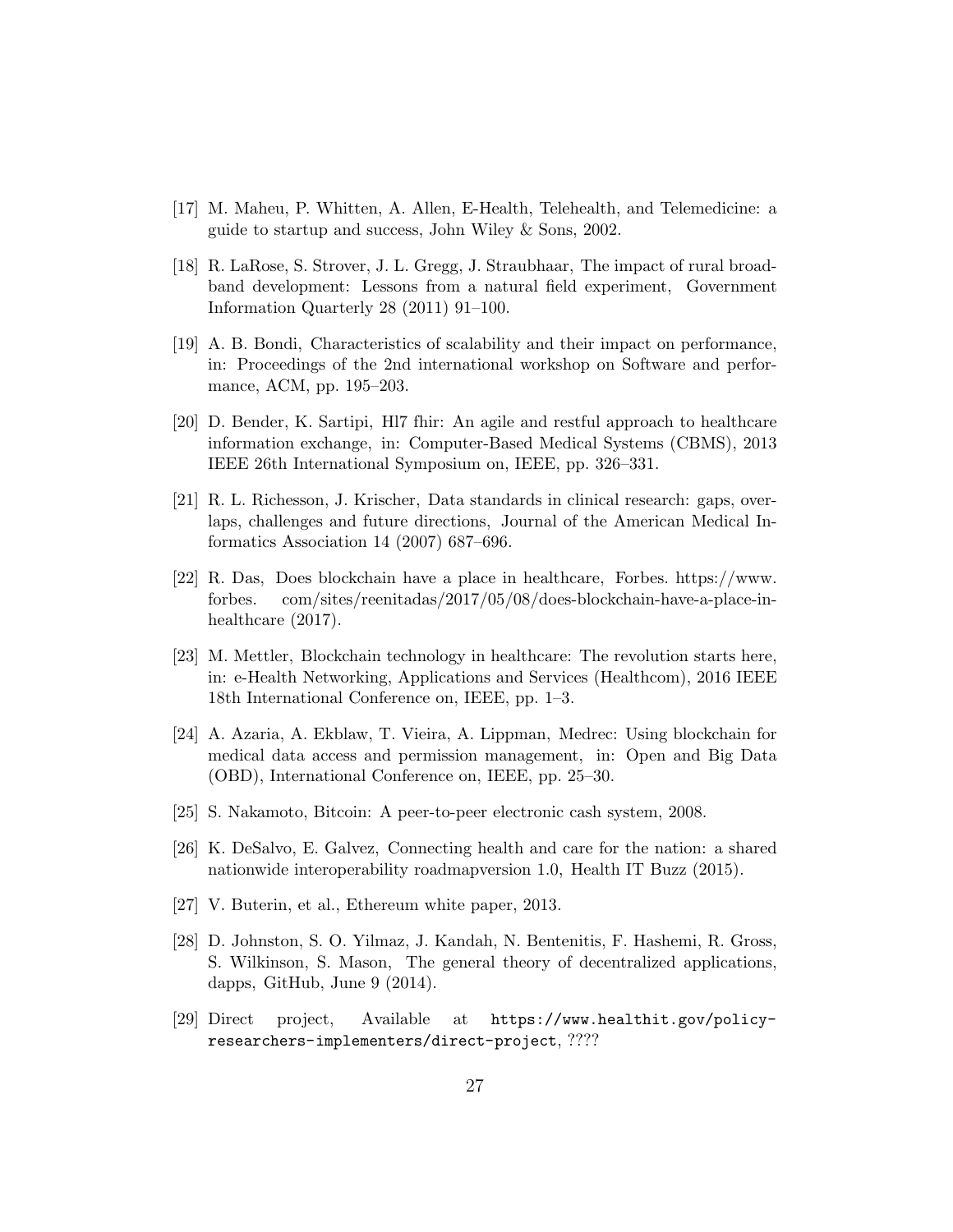- [30] G. Greenspan, Blockchains vs centralized databases, Available at https://www.multichain.com/blog/2016/03/blockchains-vscentralized-databases, Accessed 2017-12-31.
- [31] A. J. Menezes, P. C. Van Oorschot, S. A. Vanstone, Handbook of applied cryptography, CRC press, 1996.
- [32] A. Al Omar, M. S. Rahman, A. Basu, S. Kiyomoto, Medibchain: A blockchain based privacy preserving platform for healthcare data, in: International Conference on Security, Privacy and Anonymity in Computation, Communication and Storage, Springer, pp. 534–543.
- [33] X. Yue, H. Wang, D. Jin, M. Li, W. Jiang, Healthcare data gateways: found healthcare intelligence on blockchain with novel privacy risk control, Journal of medical systems 40 (2016) 218.
- [34] R. Shea, Simple contracts are better contracts: What we can learn from the meltdown of the dao, Available at https://medium.com/@ryanshea/simplecontracts-are-better-contracts-what-we-can-learn-from-the-dao-6293214bad3a, Accessed 2017-12-31.
- [35] P. Zhang, M. A. Walker, J. White, D. C. Schmidt, G. Lenz, Metrics for assessing blockchain-based healthcare decentralized apps, in: 2017 IEEE 19th International Conference on e-Health Networking, Applications and Services (Healthcom), pp.  $1-4$ .
- [36] D. Hardt, The oauth 2.0 authorization framework (2012).
- [37] Introduction to the isa, Available at https://www.healthit.gov/isa/, Accessed 2017-12-31.
- [38] M. Kim Futrell, Structured data (2013).
- [39] K. Kawamoto, T. Hongsermeier, A. Wright, J. Lewis, D. S. Bell, B. Middleton, Key principles for a national clinical decision support knowledge sharing framework: synthesis of insights from leading subject matter experts, Journal of the American Medical Informatics Association 20 (2013) 199–207.
- [40] A. Leff, J. T. Rayfield, Web-application development using the model/view/controller design pattern, in: Enterprise Distributed Object Computing Conference, 2001. EDOC'01. Proceedings. Fifth IEEE International, IEEE, pp. 118–127.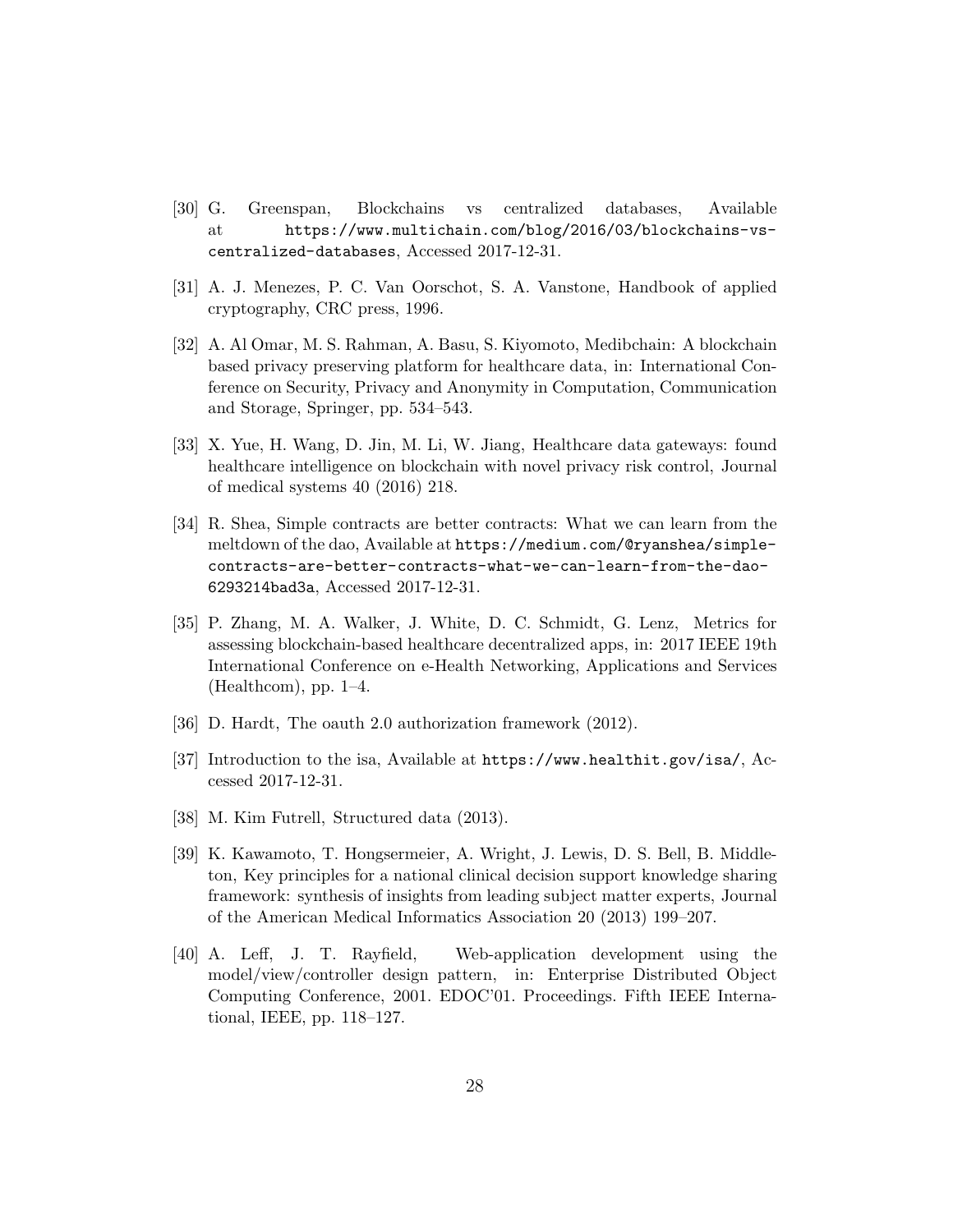- [41] T. Ylonen, C. Lonvick, The secure shell (ssh) protocol architecture (2006).
- [42] H. Krawczyk, The order of encryption and authentication for protecting communications (or: How secure is ssl?), in: Advances in CryptologyCRYPTO 2001, Springer, pp. 310–331.
- [43] D. Crockford, The application/json media type for javascript object notation (json) (2006).
- [44] P. Zhang, J. White, D. C. Schmidt, G. Lenz, Applying software patterns to address interoperability in blockchain-based healthcare apps, arXiv preprint arXiv:1706.03700 (2017).
- [45] Hapi-fhir, Available at http://fhirtest.uhn.ca/, Accessed 2017-12-31.
- [46] H. Ossher, P. Tarr, Using multidimensional separation of concerns to (re) shape evolving software, Communications of the ACM 44 (2001) 43–50.
- [47] R. M. Alvarez, T. E. Hall, A. H. Trechsel, Internet voting in comparative perspective: the case of estonia, PS: Political Science & Politics 42 (2009) 497–505.
- [48] C. Rackoff, D. R. Simon, Non-interactive zero-knowledge proof of knowledge and chosen ciphertext attack, in: Annual International Cryptology Conference, Springer, pp. 433–444.
- [49] G. Greenspan, Understanding zero knowledge blockchains, Available at https://www.multichain.com/blog/2016/11/understanding-zeroknowledge-blockchains/, Accessed 2017-12-31.
- [50] A. Ekblaw, A. Azaria, J. D. Halamka, A. Lippman, A case study for blockchain in healthcare:medrec prototype for electronic health records and medical research data, in: Proceedings of IEEE Open & Big Data Conference.
- [51] G. Greenspan, Multichain private blockchain white paper, Available at https://www.multichain.com/download/MultiChain-White-Paper.pdf, 2015.
- [52] R. Krawiec, D. Housman, M. White, M. Filipova, F. Quarre, D. Barr, A. Nesbitt, K. Fedosova, J. Killmeyer, A. Israel, et al., Blockchain: Opportunities for health care, in: Proc. NIST Workshop Blockchain Healthcare, pp. 1–16.
- [53] J. B. Peter B. Nichol, Co-creation of trust for healthcare: The cryptocitizen. framework for interoperability with blockchain (2016).